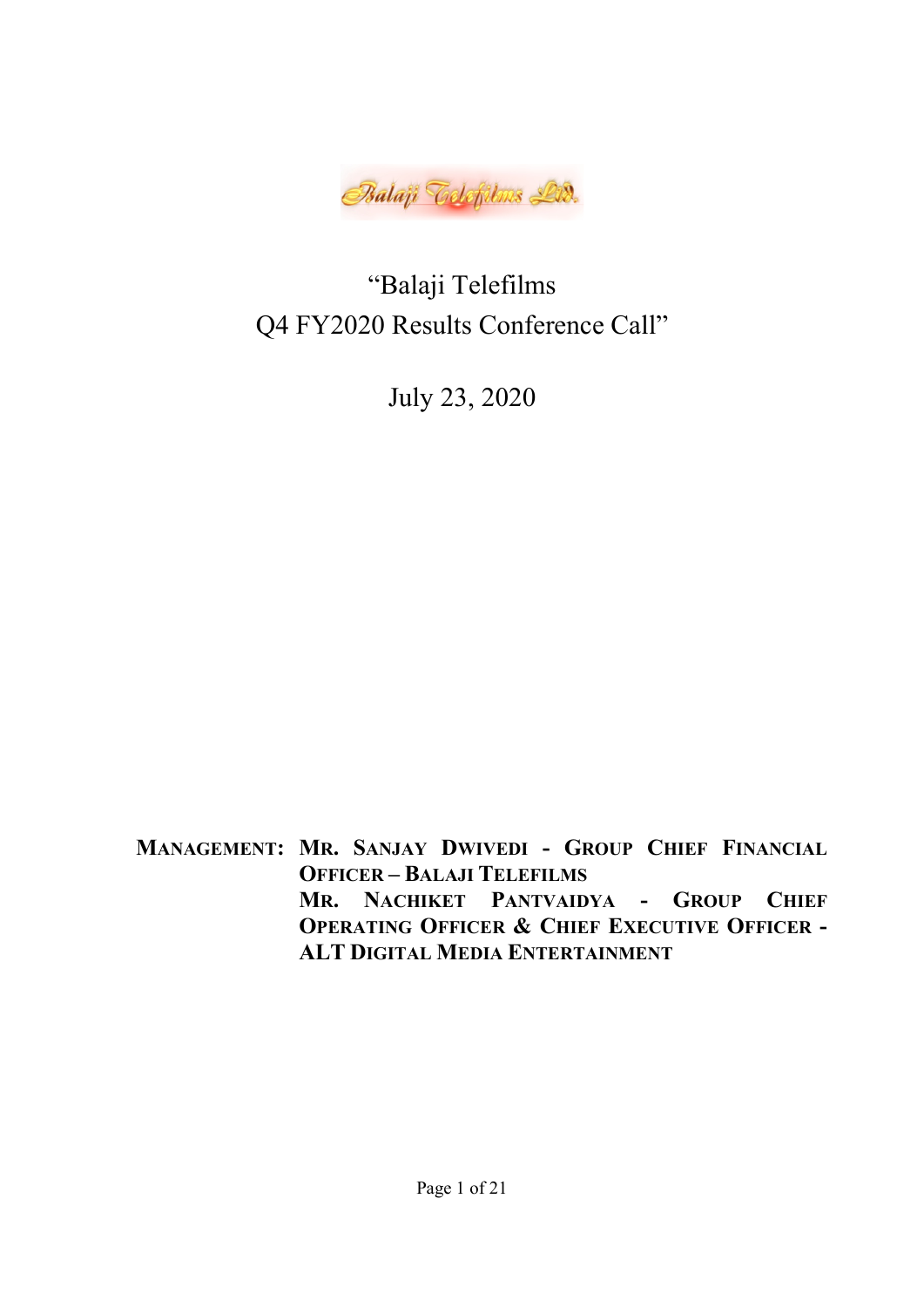

- Moderator: Ladies and gentlemen, good day and welcome to the Balaji Telefilms Q4 FY2020 earnings conference call, hosted by IDFC Securities Limited. As a reminder, all participant lines will be in the listen-only mode and there will be an opportunity for you to ask questions after the presentation concludes. Should you need assistance during the conference call, please signal an operator by pressing "\*" then "0" on your touchtone phone. Please note that this conference is being recorded. I now hand the conference over to Mr. Rohit Dokania from IDFC Securities. Thank you and over to you Sir!
- Rohit Dokania: Thank you Nirav. Good afternoon everyone and welcome to Q4 and full year FY2020 result conference call of Balaji Telefilms Limited. I hope all of you and your near ones are doing good. I would like to thank the management for giving IDFC Securities opportunity to host this call. The management team is represented by Mr. Nachiket Pantvaidya, group COO and CEO of ALTBalaji Media Entertainment, Mr. Sanjay Dwivedi, Group CFO and other senior management personnel. We will start the call with the comments from the management and then move into Q&A. Thank you everyone and over to you Sir!
- Management: Good afternoon. Thank you everybody for joining us for our Q4 FY2020 earnings call. At the outset, I want to say that I hope you and your loved ones are all safe and sound. The current crisis is really unprecedented and enormous, and we are all aware and sensitive to the terrible impact that the pandemic is having on our lives and livelihoods. We also want to take this opportunity to express our gratitude to all the frontline workers who are risking their well-being in lives to keep us safe.

Having said that let me now start with the key highlights of the year FY2020 as well as Q4 FY2020. Starting with an update of the TV production business we continued to drive the ratings for the broadcaster's we work with and our production came to a halt at around March 18, 2020. We lost about 13 days of production in the last quarter. We had a strong content line up and a good rating during the quarter.

Our daily shows bank only about a week's worth of episodes at any point of the maximum of two weeks. This is to ensure that we can gauge audience reactions to the story as it unfolds and make the necessary changes. At the time of the lockdown came into effect we had daily show's Kumkum Bhagya, Kundali Bhagya, Kasautii Zindagii Kay, Ye Hai Chahte, Pavitra Bhagya and Naagin 4 and only a couple of days worth of episodes banked.

Broadcasters initially fell back on re-telecasting old and other recent hits it is to keep the audience engaged and entertained. We were also able to premier some of our digital shows from ALTBalaji on broadcast TV which showcases the power of the content we produce. Moreover, this quarter we produce 198 hours of content at an average realization of Rs.39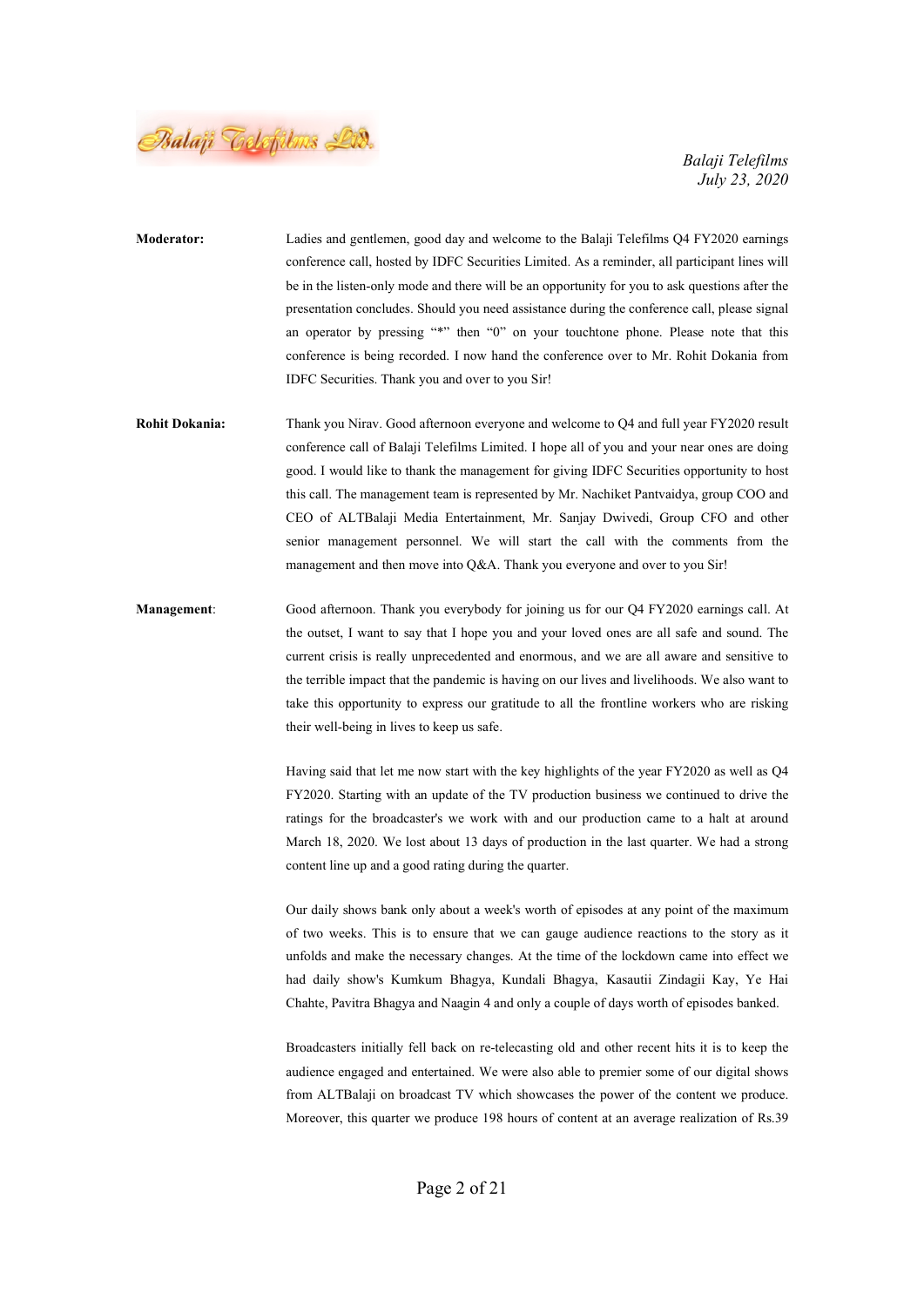Balaji Telefilms Lid.

lakhs an hour. On a yearly basis we had 823 hours which is an improvement of 8% year-onyear while maintaining realizations at the 37 lakhs per hour. We have recently resumed operations following the necessary health and safety protocol and we will need to get accustomed to the new normal whereas focus would be on quality production while at the same time to take care to follow all the safety precautions. Further or existing shows, which was stopped would need a rethink in the sense of recapturing viewers imagination and newer story lines. Coming to the movie business we had an exceptionally good performance this year and our strategy of presales has worked very well. We had a great hit in Dream Girl and the other two movies Judgementall Hai Kya and Jabariya Jodi also did well for us. We have four movie projects in the work namely Dolly Kitty Aur Woh Chamakte Sitare,Ek Villain 2, KTina and Pagglait.

Our movie business will continue to focus on pre-sales and co-production of it'sfuture slate and our capital commitment to the movie business remains limited. We remain very selective in the projectory bank and always focus on movie projects area comfortable with the risk reward. For example, we prefer to do co-production deals with a ticket size of the movie are large and also look the presale and lock in profits with upside sharing as early as possible in the movie cycle.

All new projects that were stringent green lighting process and we continue to limit our exposure in the movie business. Given restrictions of theatrical releases Dolly Kitty Aur Woh Chamakte Sitare will premiere on Netflix shortly and we are exploring options for the other movies as well.

ALTBalaji continues to establish itself as the preferred choice for Mass Hindi content with the surge of people connecting to their digital devices at the time of lockdown. We have benefited with a phenomenal rise in viewership. We have seen a surge in subscribers we are getting daily from levels of 10,000 subscribers per day we are moving to about 50% to 60% more and we have also seen increasing the watch times.

One noticeable phenomenon is that the subscribers are coming from previously untapped markets, rural, Tier-2 and Tier-3 towns. Further we are well positioned for these markets as we offer a very low-price package of under Rs.1 a day and we are showing local Hindi content to address these markets. Also, the other reason for making the newly added subscribers to stay with us is that our content is linear series that is shows which are not episodic in nature. We do not show movies or things that can be watched in just one go at one time, these shows which are season and episodes and therefore we are confident that this will form a very strong habit for these new subscribers.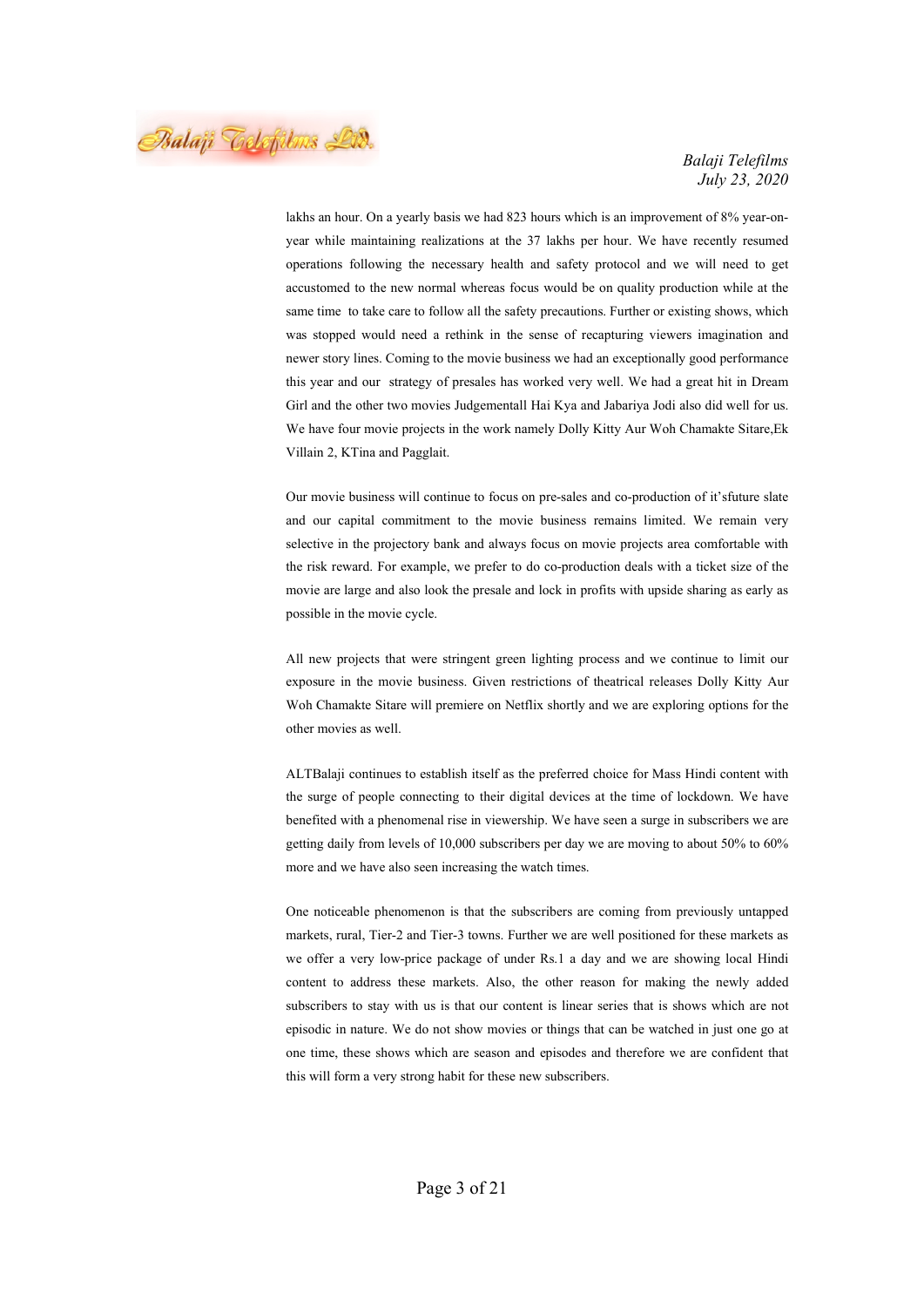Balaji Telefilms Lid.

We continue to be ranked in the top five grossing apps across IoS and Android. Our ranked have been between 4 and 3 despite having one of the lowest subscription prices in the country. We also have one of the largest libraries of original digital shows thereby helping us lower our cost of customer acquisition. We have several hit shows we can use to run campaigns.

Overall all three business verticals have done very well. We remain flexible to be able to navigate the challenges from the COVID-19 impact on the media and entertainment business. I will hand over now to Sanjay Dwivedi, our group CFO to give you a quick update on the financial. Over to you Sanjay!

Sanjay Dwivedi: Thank you. I hope you all have seen the results presentation available on the website. Financially, we have had a very good quarter and overall good year. The key figures which I would like to highlight are as follows: On consolidated basis revenue is up 34% to Rs.574 Crores versus Rs.428 Crores FY2019. The revenue growth came from all three businesses TV business saw increasing production hours, movies had a higher revenue, we had some presale revenue and a very good lineup during the year. ALTBalaji continues to grow at a much faster pace and revenues were at Rs.77 Crores verses Rs.41 Crores for the year.

> On the EBITDA front we have managed to turn around a loss of Rs.105 Crores from FY2019 into a profit of Rs.11 Crores for FY2020. The majority of this EBITDA growth came from the TV and movie business where we saw a near 4x growth on TV EBITDA. Movies had a very strong performance and contributed an EBITDA of Rs.37 Crores for the year.

> Coming to our PAT although a loss of Rs.59 Crores one need to adjust certain item, which I will highlight; PAT this year includes Rs.13 Crores of MAT utilization, which is a non-cash charge. Otherwise our effective tax rate remains that 25%. In addition to this our treasury and non-operating income this year has reduced to Rs.8.6 Crores from Rs.31.8 Crores. This is primarily an account of lower income from mutual fund as the average balance was lowering the year plus yield have been lower.

> Coming onto our balance sheet; we are a zero debt company with bank FD and mutual fund investment at Rs.163 Crores and another short-term working capital in movies of Rs.76 Crores. Total balance Rs.239 Crores, which gives us significant cushion in these volatile times.

> Our inventory levels have reduced to Rs.155.8 Crores from Rs.195.8 Crores in FY2019 and is primarily for our web series under development and movies awaiting release. This will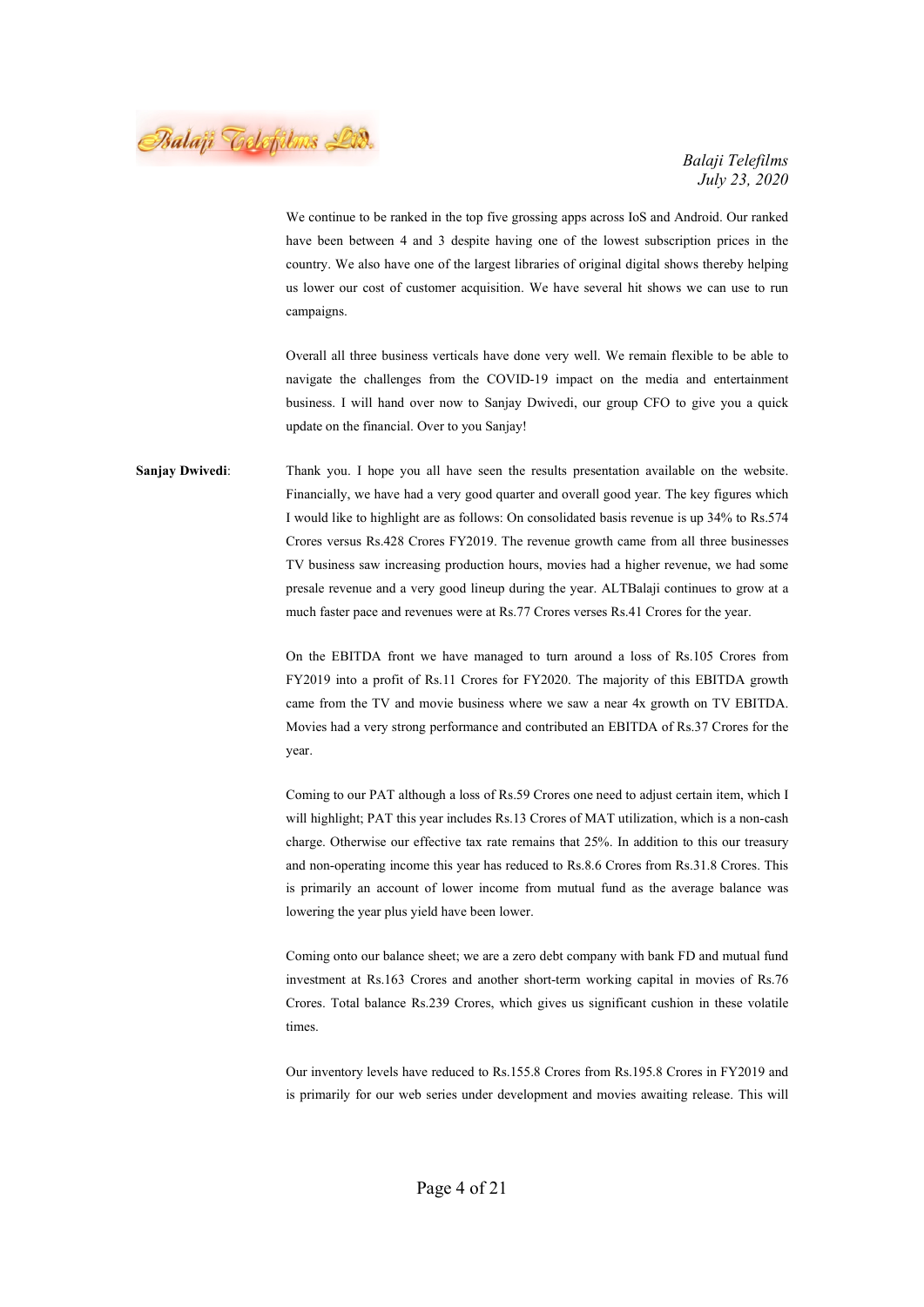Balaji Telefilms Lid.

readily convert to cash in due course. Our trade receivables stand at Rs.177 Crores and are from some quality names in the industry, which further helps strengthen our balance sheet.

Overall, we had a significant year with H2 performing much better than H1 as anticipated. All our key business verticals have taken proactive steps to mitigate the effect of COVID-19 though we continue to remain cautious in our spent. I thank you all for joining us today, and now would request the moderator to open the Q&A session. Thank you.

Moderator: Thank you very much. We will now begin the question and answer session. The first question is from line of Chintan Desai from Param Capital. Please go ahead.

Chintan Desai: Good evening Sir. Congratulations for good set of numbers. Sir my question is pertaining to the OTT business by year end what would be our active subscriber base and direct subscriber base that is one and of course ARPU as a result and secondly, can you give us some flavor on how Zee deal is working for us and also, it is accounting per se?

Management: Let me just give you a bit of color on what you have asked for one is it at any given point in time and we are between 1.5 and 1.7 million active subs in that last financial year that we talked about as ended the year, but on an overall basis we have about Rs.38 Crores to Rs.39 Crores of direct subscriber revenue in Rs.77 Crores for ALT Rs.38 to Rs.39 Crores is direct subscriber revenue, which translates roughly into about slightly more than 3 million subscribers at Rs.130 ARPU so that is the number. Now what has happened is post-September we have gone into the Zee deal because of which we have taken our products out of Airtel, Vodafone, Times internet other places where our shows were available free. The result of that is that we have seen an enhancement in direct subscriber acquisition on the base also, our costs have been mitigated on the content side to the extent Zee repay 60% of our costs so this has meant that the first half of the year ALT losses stood at around Rs.68 Crores and in the second half of the year it has come to about half that number to around Rs.38 Crores. The effect of the Zee Deal is that here we have halved our losses in the second half of the year and they will continue to go down and we have seen a spike in direct subscriptions and just to give again a background over the three years that we have been in operations every year we have doubled our overall revenue as well direct subscription revenue, so we have gone from levels of something like 4.5 direct subscription to 15 Crores to 38 Crores in the three years in terms of direct subscription and of course our revenue numbers are roughly Rs.7 Crores, Rs.40 Crores and Rs.77 Crores so every year you are seeing doubling of overall revenue and doubling of our direct subscription and that encourages us to say that we are on the right path strategically to exploit this we are not in OTT which is bottomless where you to keep investing. We are seeing a decrease in losses year-on-year. What is also heartening for us is the fact that all the divisions this year are performing well and will continue performing well on like-to-like basis and they will help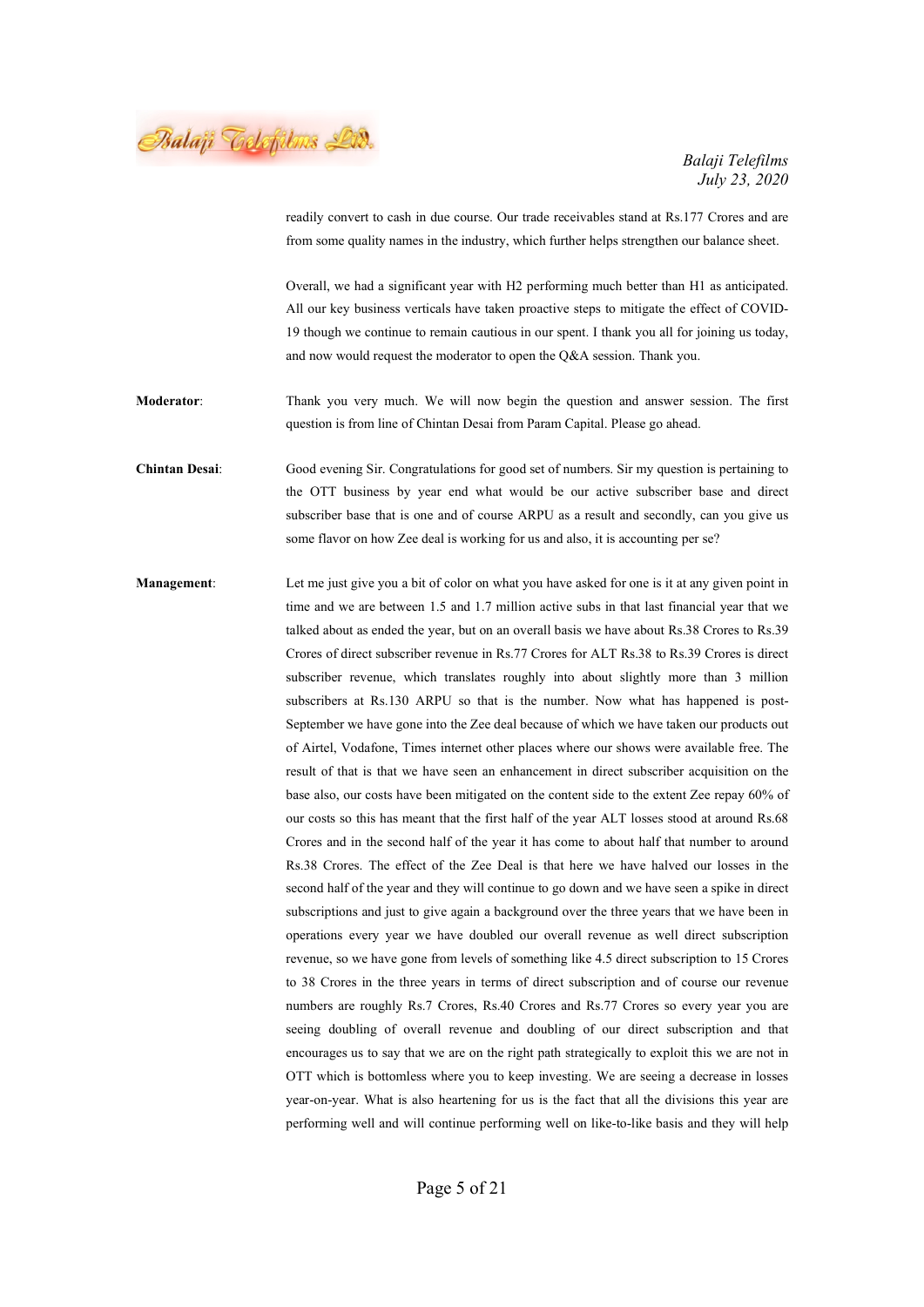Balaji Telefilms Lid.

us sustain digital, we are cash positive. We have no debt and the profits that we earn from our television and movies business will ensure that we will continue to grow our digital business that is ALT.

Chintan Desai: Got it Sir. Sir out of the balance, I mean out of Rs.78 Crores, Rs.40 Crores would be direct, balance would be a mix of revenue from telco and syndication?

Management: The first half of the year that is still September 1, 2019 we were on Telco partnership so that is there plus there is some component of revenue of Zee that we account for, I think it is tune of Rs.15 Crores to Rs.18 Crores.

- Chintan Desai: Got it Sir. I will come back in the queue Sir.
- Moderator: Thank you very much. The next question is from the line of Dhaval Doshi from Sundaram Mutual Fund. Please go ahead.
- Dhaval Joshi: Thanks for the opportunity. Sir just one basic question, Sir if you look at your standalone top line so we have mentioned the reason of decline on Q-on-Q revenue is largely because of the COVID but can you give you some idea about your inventory part because generally we have inventory of more than 10 to 15 days maximum I am saying and lockdown and everything is started from March 18, 2020 and March 24, 2020 basically so why it is sharp drop in Q-O-Q revenue in standalone that is one and second if you can give exact or something subscription data that could be?
- Management: I just gave you?
- Dhaval Joshi: No you gave us the number of direct number and everything direct line and all but the way we used to give earlier like till Q2 or Q1, we have the data if you can provide us paying subscriber base?
- Management: 3 million subscribers at Rs.130 ARPU.
- Dhaval Joshi: That is the Q4 run rate you were saying?
- Management: 3 million subscribers at Rs.130 ARPU that total is to Rs.38 Crores revenue number. Sanjay could you just help us out of that?
- Management: On sequential basis you want to know the revenue correct?
- Management: Yes.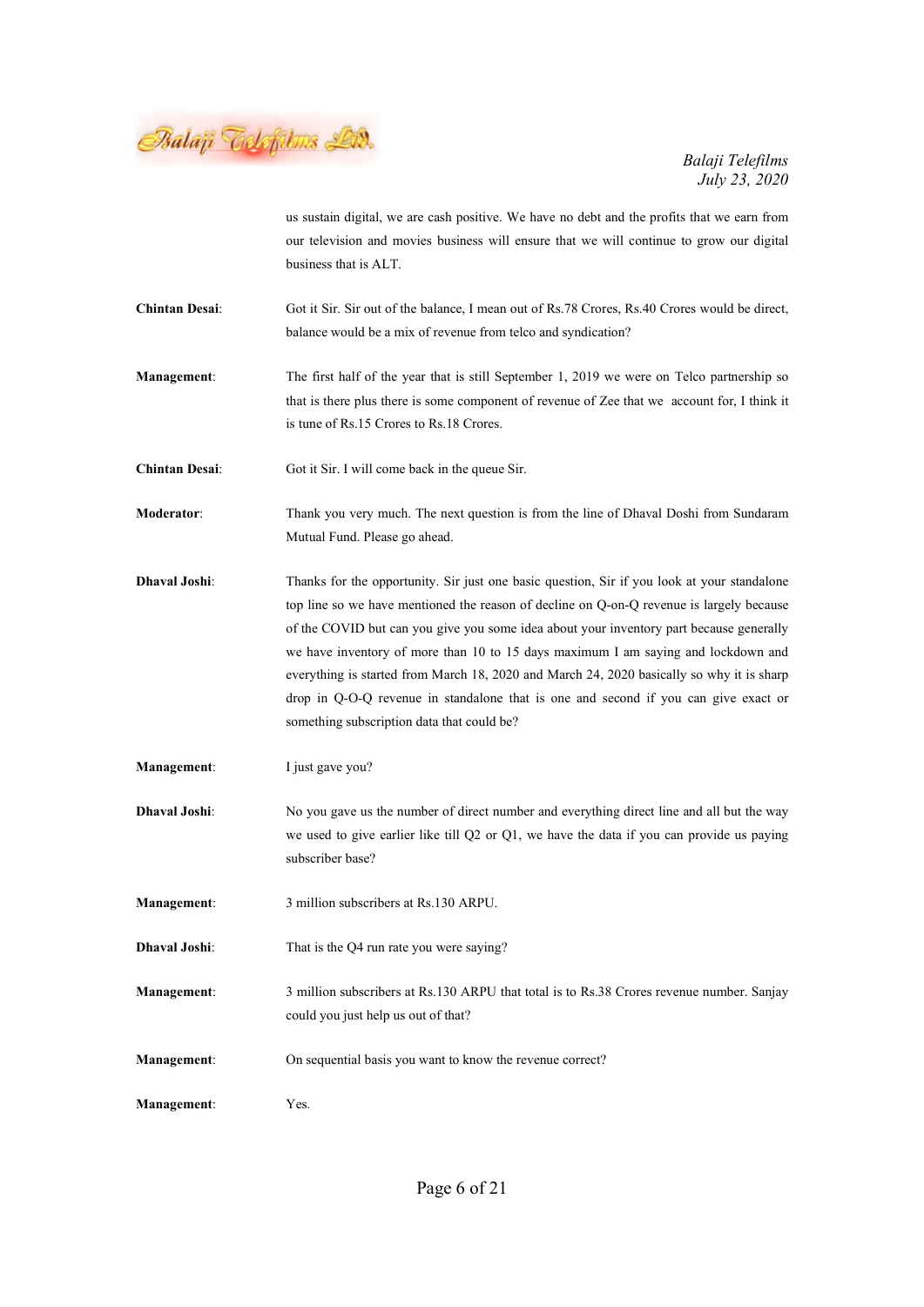

| <b>Management:</b> | On TV side we had Rs.125 Crores for Q3 and we are currently quarter 4 at Rs.107 Crores.<br>Loss on revenue due to COVID is around Rs.6 Crores and the drop what you are seeing is                                                                                                                                                                                                                                                                                |
|--------------------|------------------------------------------------------------------------------------------------------------------------------------------------------------------------------------------------------------------------------------------------------------------------------------------------------------------------------------------------------------------------------------------------------------------------------------------------------------------|
|                    | because the programming mix changes between weekend shows to kind of week day<br>shows.                                                                                                                                                                                                                                                                                                                                                                          |
| Dhaval Joshi:      | Okay fine. Thank you.                                                                                                                                                                                                                                                                                                                                                                                                                                            |
| <b>Moderator:</b>  | Thank you. The next question is from the line of Rakesh Laroia from Old Pine Advisors.<br>Please go ahead.                                                                                                                                                                                                                                                                                                                                                       |
| Rakesh Laroia:     | Sir what is the lifetime value of a subscriber and average customer acquisition cost for you?                                                                                                                                                                                                                                                                                                                                                                    |
| Management:        | We have not yet calculated lifetime value of subscriber but you can just take if you want to<br>do the math on it, there is a 33% churn on subscribers and our ARPU levels are between<br>130 and 140 so it depends on what you call Lifetime Indian market has not stabilized in<br>OTT business actually get a lifetime value very quickly and those calculations are better in<br>other markets, but that is the data, roughly ARPU 130 and our churn at 33%. |
| Rakesh Laroia:     | What is the average streaming cost per customer per month for you as of now?                                                                                                                                                                                                                                                                                                                                                                                     |
| Management:        | As of now I cannot reveal the data but I can tell you as of March it will be mostly<br>somewhere between 10% and 15% of the ARPU so the customer is three month customers<br>if he gives Rs.100 then it will that be that much and if he gives Rs.300 then that percentage<br>is calculated on that.                                                                                                                                                             |
| Rakesh Laroia:     | Right Sir. Thanks a lot.                                                                                                                                                                                                                                                                                                                                                                                                                                         |
| Moderator:         | Thank you very much. The next question is from the line of Kiran Naik from Mody FinCap.<br>Please go ahead.                                                                                                                                                                                                                                                                                                                                                      |
| Kiran Naik:        | Thank you for the opportunity. I have two to three questions. You told that ALT is in loss at<br>present so when it will be profit?                                                                                                                                                                                                                                                                                                                              |
| Management:        | So we are expecting we have always said that between 36 to 48 months after launch. We<br>will have one quarter of break even I think because of COVID we can say between 39<br>months, means for now from July in the next one year one of the quarters we will definitely<br>show profit.                                                                                                                                                                       |
| <b>Kiran Naik:</b> | Okay can I take 18 months from here?                                                                                                                                                                                                                                                                                                                                                                                                                             |
| <b>Management:</b> | No you can take 12 months from here.                                                                                                                                                                                                                                                                                                                                                                                                                             |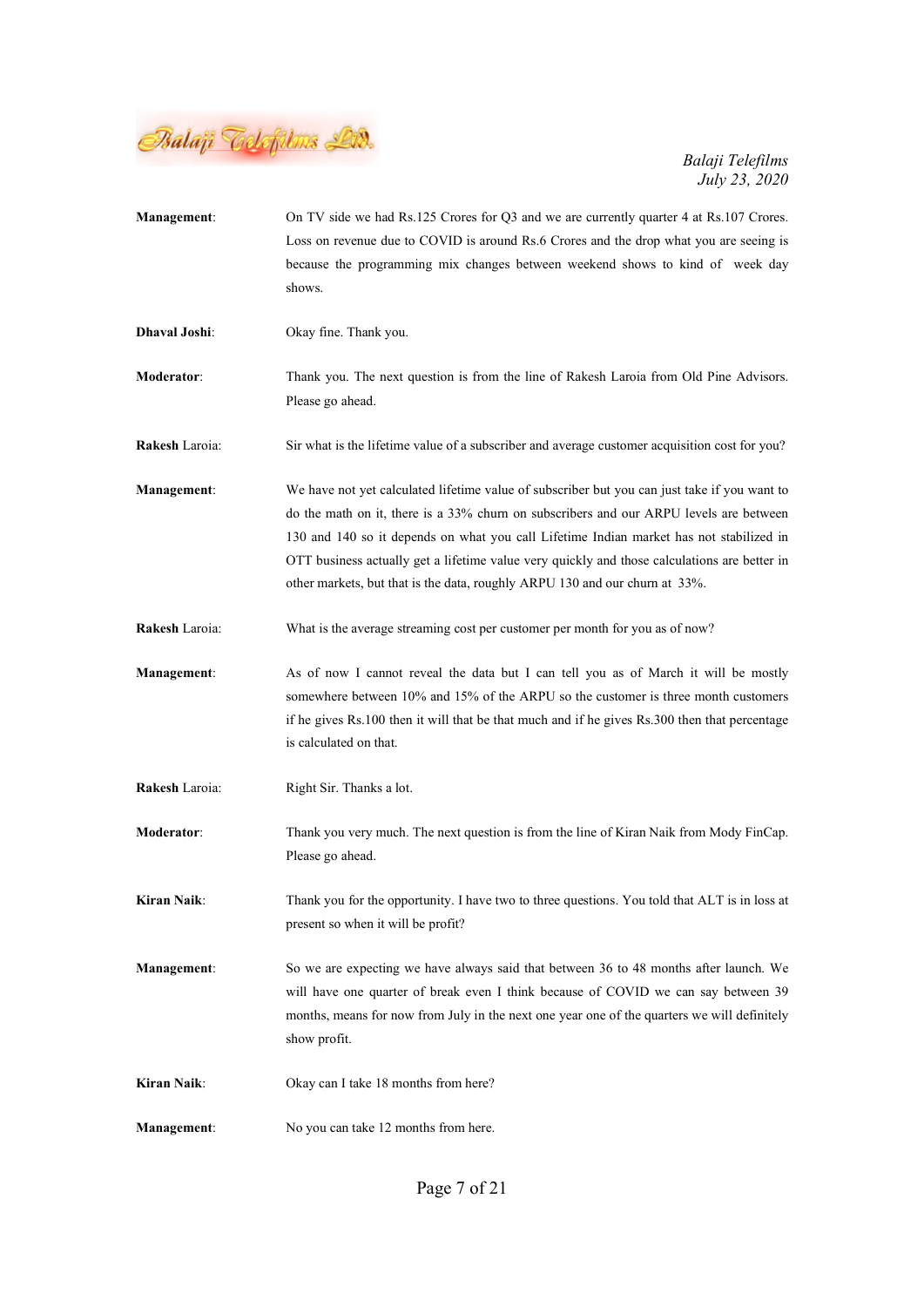

| Kiran Naik:        | Any dividend declared?                                                                                                                                                                                  |
|--------------------|---------------------------------------------------------------------------------------------------------------------------------------------------------------------------------------------------------|
| Management:        | We have a dividend policy which is listed on the website so request to kindly go through<br>that.                                                                                                       |
| Kiran Naik:        | Okay and this Rs.130 is monthly or yearly?                                                                                                                                                              |
| Management:        | Yearly. Our price is Rs.300 a year and I can get a higher ARPU.                                                                                                                                         |
| <b>Kiran Naik:</b> | Question is for the CFO I hope that cash conversion day is for manufacturing company do<br>we have any cash conversion day the different between the receivable and payable for us is<br>how many days? |
| Management:        | So you want to know my ratio number of days of collective?                                                                                                                                              |
| Management:        | Our receivable outstanding is closure to 90 days.                                                                                                                                                       |
| <b>Kiran Naik:</b> | Net 90 days.                                                                                                                                                                                            |
| <b>Management:</b> | Yes net 90 days.                                                                                                                                                                                        |
| Kiran Naik:        | Payable also would be same?                                                                                                                                                                             |
| <b>Management:</b> | Payable also would be same.                                                                                                                                                                             |
| Kiran Naik:        | Thank you.                                                                                                                                                                                              |
| <b>Moderator:</b>  | Thank you. The next participant is from Dharmik Prajapati from ProsperoTree Financial.<br>Please go ahead.                                                                                              |
| Dharmik Prajapati: | Congratulation for good result taking out the ALT losses. Most of the questions have been<br>answered but I have one question regarding to what is ARPU composition for yearly and<br>quarterly uses?   |
| Management:        | The total ARPU is about Rs.130.                                                                                                                                                                         |
| Dharmik Prajapati: | 30 million is subscribers. What is the composition and how much percent or yearly<br>subscriber and how many other quarterly?                                                                           |
| Management:        | Out of 3 million 70% are quarterly. Roughly it fluctuates but if you take an average.                                                                                                                   |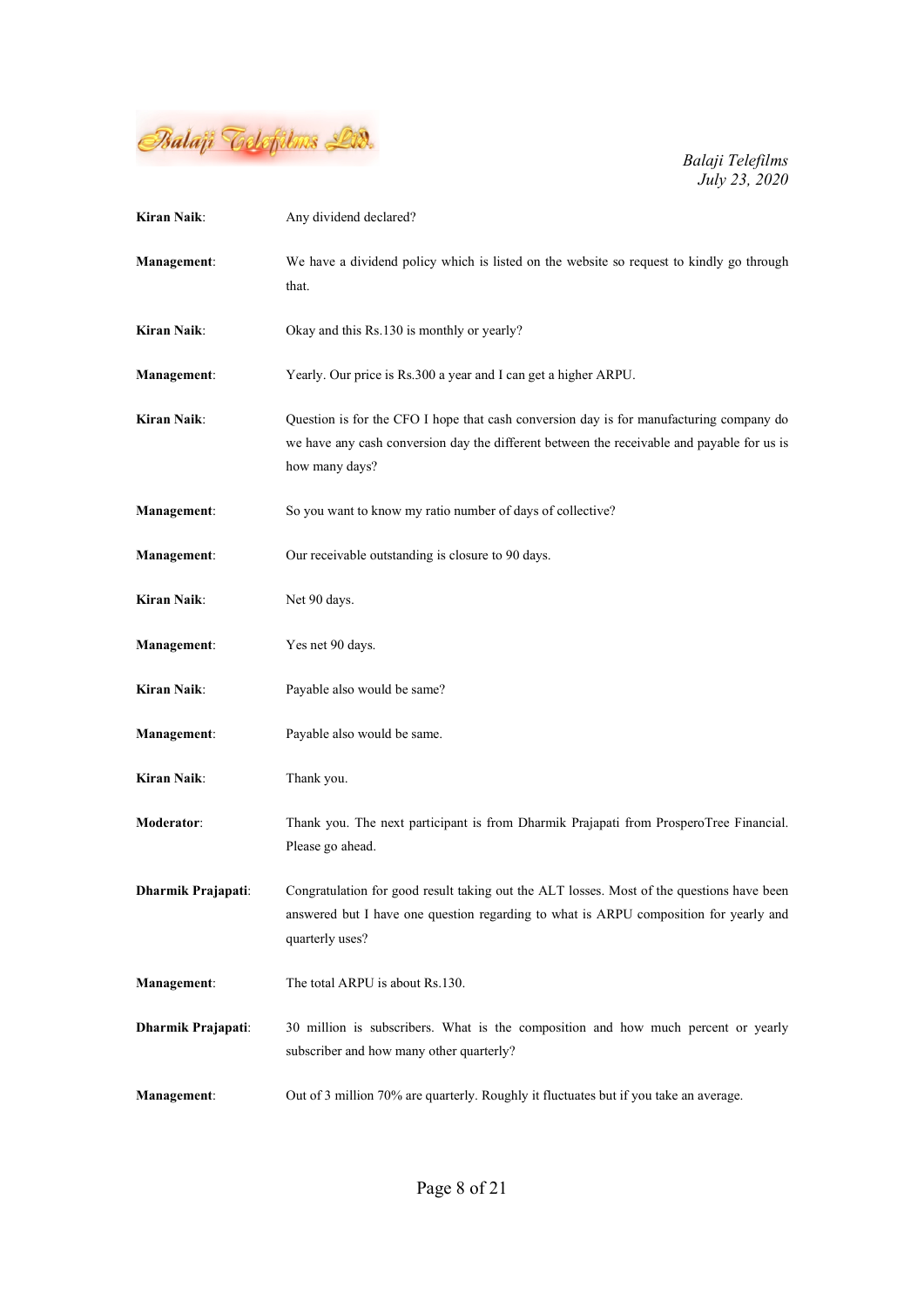

| Dharmik Prajapati: | How we see this current run rate for daily increase in subscriber after the lockdown?                                                                                                                                                                                                                                                                                                                                                                                                                                                                                                                                                                                                                                                                                                                                                                                                                                                                                                                      |
|--------------------|------------------------------------------------------------------------------------------------------------------------------------------------------------------------------------------------------------------------------------------------------------------------------------------------------------------------------------------------------------------------------------------------------------------------------------------------------------------------------------------------------------------------------------------------------------------------------------------------------------------------------------------------------------------------------------------------------------------------------------------------------------------------------------------------------------------------------------------------------------------------------------------------------------------------------------------------------------------------------------------------------------|
| Management:        | Well we started off well with 70% increase in subscriber rate, but I think it will go down to<br>around Rs.14000, Rs.15000 per day now earlier it was Rs.17000 per day from Rs.10000.                                                                                                                                                                                                                                                                                                                                                                                                                                                                                                                                                                                                                                                                                                                                                                                                                      |
| Dharmik Prajapati: | That is very good. Congratulations. Thank you.                                                                                                                                                                                                                                                                                                                                                                                                                                                                                                                                                                                                                                                                                                                                                                                                                                                                                                                                                             |
| <b>Moderator:</b>  | Thank you very much. The next participant is Kunal Jain from District Capital Partners.<br>Please go ahead.                                                                                                                                                                                                                                                                                                                                                                                                                                                                                                                                                                                                                                                                                                                                                                                                                                                                                                |
| <b>Kunal Jain:</b> | Thank you Sir for the opportunity. Sir my question is films has been doing good<br>performance your films and also the recent announcement of Dolly Kitty coming on the<br>Netflix is a positive so will we see Balaji making such more digital first movie going<br>forward?                                                                                                                                                                                                                                                                                                                                                                                                                                                                                                                                                                                                                                                                                                                              |
| Management:        | We have to make digital creative content for all audiences if you realize that we have a<br>digital only business, which is ALT but when we make TV shows they also go on free<br>digital so if you make a television show also for the Zee it goes on Zee5 if you make it for<br>Star and goes on Hotstar and movies also today is a large component of the revenue even<br>pre-COVID was coming digital so there is more and more the world is embracing the fact<br>that whatever content you make has to be digital friendly. So our viewpoint on this is that<br>all the content that we put on ALTBalaji which is the play platform we make it for<br>individual audiences whereas for movies and for television, we make it for family<br>audiences. Now having said that we will, given that the theaters are not going to open too<br>soon we will have our business model skewed more towards digital releases, especially for<br>films that cost less than around Rs.25 Crores to Rs.30 Crores. |
| <b>Kunal Jain:</b> | Sir one more question I have is that your H2 performance has been really strong compared<br>to H1 so is that because of the impact of your Zee partnership and will you see this number<br>this way going forward?                                                                                                                                                                                                                                                                                                                                                                                                                                                                                                                                                                                                                                                                                                                                                                                         |
| <b>Management:</b> | Well there are two things on H2 performance one is of course ALT that has been stronger<br>and we have got our losses down by 50% in H2 because of the digital partnerships with Zee<br>and because its consequent increase in direct subscription that is one. Also we had a good<br>movie hit in H2 which is Dream Girl which helps the number up in Q3. What is really<br>heartening for us that is in Q4 and we did not have a big movie number but even then we<br>are breaking even in Q4 of FY, we are able to fund our ALT digital business loss directly<br>through our television business and therefore are fully self-sustaining now without debt and<br>with around Rs.240 Crores to Rs.250 Crores of cash.                                                                                                                                                                                                                                                                                   |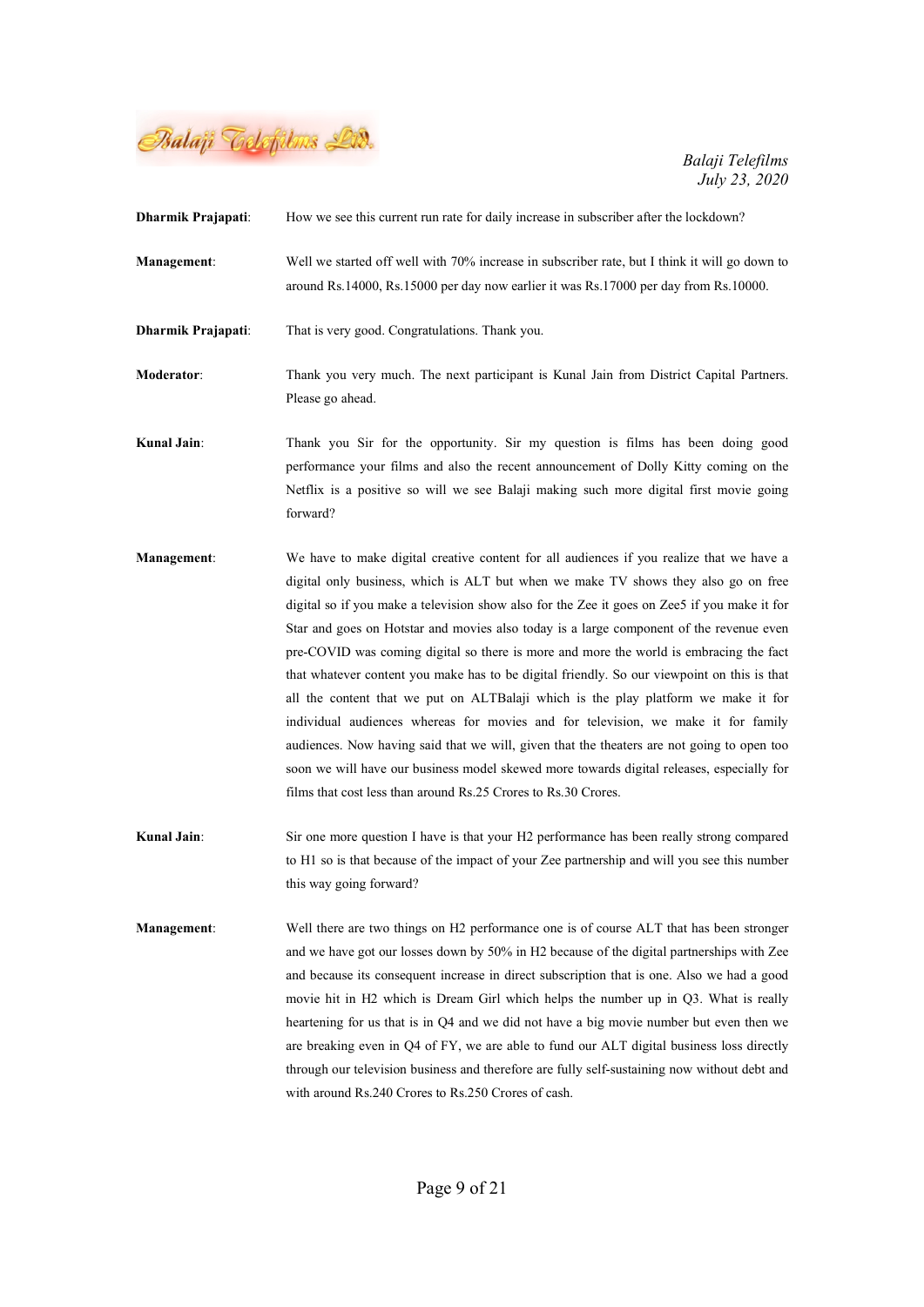

| <b>Management:</b>   | We are not taking away our investment portfolio. We are not using any of those to kinds of    |
|----------------------|-----------------------------------------------------------------------------------------------|
|                      | fund our digital business.                                                                    |
| Management:          | We have in fact reach the tipping point where we are looking to leverage our strength of      |
|                      | library and grow exponentially in this year.                                                  |
| <b>Kunal Jain:</b>   | Then what kind of impact do you see in Q1 due to the closing of the shooting?                 |
| Management:          | Television business will see an impact materially because there is no production and I do     |
|                      | not want to kind of preempt our next board meeting and release because we will be talking     |
|                      | again, probably in a month, month-and-a-half time, but for sure the television business will  |
|                      | be impacted like the rest of the world because we cannot produce that.                        |
| <b>Kunal Jain:</b>   | Thank you Sir.                                                                                |
| Moderator:           | Thank you. The next question is from Nikita Mehta from BN Investment Advisors. Please         |
|                      | go ahead.                                                                                     |
| <b>Nikita Mehta:</b> | Thank you so much for the opportunity and congratulations on a good set of numbers. My        |
|                      | question was related to the digital content that we put on television like some of the shows  |
|                      | like Baarish and Karrle tub hi mohabbat? Sir I was asking that do you think like most such    |
|                      | digital shows can be a part of TV going forward or something in that line?                    |
| <b>Management:</b>   | Well to be very honest because we did not have television production. These were put out      |
|                      | but like I mentioned before the shows that we make for television are in fact put on digital  |
|                      | and they do well like a Naagin does well on their digital platform that it is on and Kasautii |
|                      | or Kumkum Bhagya, Kundali Bhagya, so we are not going to go into exclusive market of          |
|                      | producing shows for only television. Our shows do go on both digital as well as television    |
|                      | platforms.                                                                                    |
| Nikita Mehta:        | But then what about the library that we already have is there something more that we could    |
|                      | see going ahead on television and what I am trying to ask?                                    |
| <b>Management:</b>   | No, you would not see anyone. Just COVID stop gap because there is no production going        |
|                      | on.                                                                                           |
| Nikita Mehta:        | Alright and also I wanted to ask, now that we have strong cash and cash balance and also      |
|                      | with a positive EBITDA we can say that pretty self sufficient now, what is your plans for     |
|                      | the future like for this free cash flow generating if you can throw some light on that?       |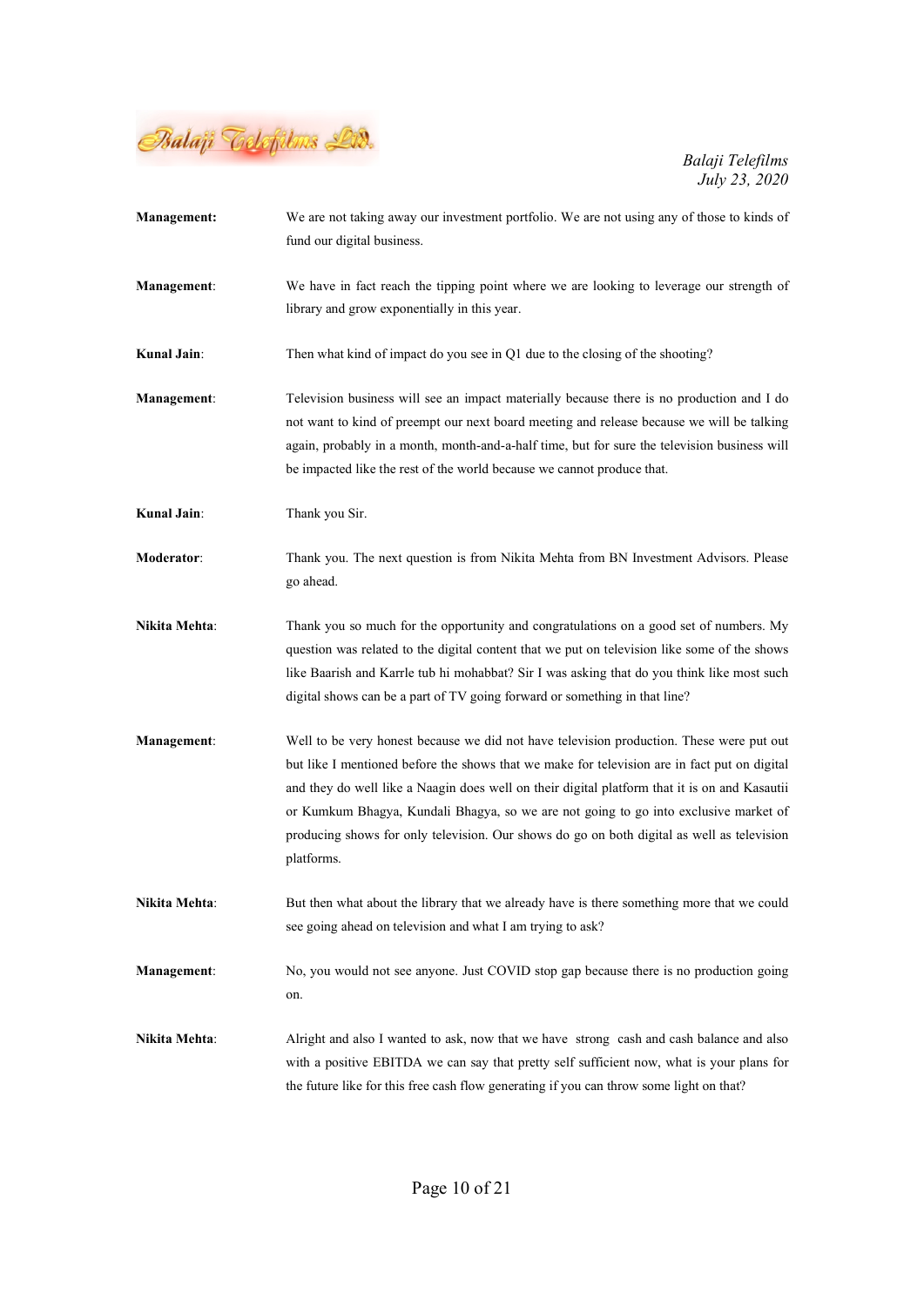

| Management:           | Most of it is around only one max in that is growth and growth and I think that we will try<br>and be online without production commitments in non-tv that is both on digital as well as<br>movies and we see a very, very healthy outlook for ALT. Television will continue, we have<br>already started production shows have already gone on air so starting July 15, 2020 we will<br>kind maintain the same level of output at last year proportionally for us, but really the<br>buzzword for us is pumping into the growth for ALT creating more content that is relevant<br>to mass India on ALT marketing ourselves exclusively to acquire subscribers on ALT and<br>reach at least one quarter of break even in the next four quarters starting today.                                                                                                                                                                                                                                                                                                                                                                                                            |
|-----------------------|---------------------------------------------------------------------------------------------------------------------------------------------------------------------------------------------------------------------------------------------------------------------------------------------------------------------------------------------------------------------------------------------------------------------------------------------------------------------------------------------------------------------------------------------------------------------------------------------------------------------------------------------------------------------------------------------------------------------------------------------------------------------------------------------------------------------------------------------------------------------------------------------------------------------------------------------------------------------------------------------------------------------------------------------------------------------------------------------------------------------------------------------------------------------------|
| Nikita Mehta:         | That is all from my part. All the best and thank you.                                                                                                                                                                                                                                                                                                                                                                                                                                                                                                                                                                                                                                                                                                                                                                                                                                                                                                                                                                                                                                                                                                                     |
| Moderator:            | Thank you very much. The next question is from Rohit Dokania from IDFC Securities.<br>Please go ahead.                                                                                                                                                                                                                                                                                                                                                                                                                                                                                                                                                                                                                                                                                                                                                                                                                                                                                                                                                                                                                                                                    |
| <b>Rohit Dokania:</b> | Just two quick ones, one is can you talk about consumer behavior during this COVID times<br>on the platform on the ALTBalaji?                                                                                                                                                                                                                                                                                                                                                                                                                                                                                                                                                                                                                                                                                                                                                                                                                                                                                                                                                                                                                                             |
| <b>Management:</b>    | There are two kinds of distinct behavior that we have seen one is watch times have gone up<br>at least 50% to 60% and secondly, we have been exposed to newer market. If you see<br>typical English content led OTT will have 60% to 65% of its viewership coming from the<br>top eight metro or the top eight cities of India. Our proportion is 44% there and it is<br>availability in 40% and 44% so we are more deeply penetrated in Tier-2, Tier-3 towns<br>during COVID we were naturally exposed without adding to spend much of marketing to<br>these towns and therefore we are gaining momentum in these towns. The second base that<br>we have seen is because we are spreading more into Tier-2, Tier-3 India our quarterly packs<br>are being subscribed to more than Rs.300 pack. Our price point is also extremely well<br>suited for mass India. It is less than rupee a day and you can buy subscription for Rs.100 for<br>three months. So, I think two phenomena has happened one is that our mix has been Tier-2,<br>Tier-3 towns focus specifically Tier-2 and our quarterly packs are rightly suited for this, this<br>demographic that is come on. |
| <b>Rohit Dokania:</b> | Sure, that is helpful. Other one just wanted to get your sense on obviously we have<br>maintained very strong growth on ALTBalaji platform do you think that we can sort of<br>maintain this kind of growth in FY2021 as well what we have shown in FY2020?                                                                                                                                                                                                                                                                                                                                                                                                                                                                                                                                                                                                                                                                                                                                                                                                                                                                                                               |
| <b>Management:</b>    | Yes, I think there are two or three factors of course to it. One is that we have started full-<br>fledged production and we need to get out new shows. Otherwise people will go through<br>our shows fast, but we are confident that we will maintain that momentum that we have in<br>revenue year-on-year from Rs 15-40-77 cr and we need to kind of get that kind of growth<br>this year. I think we will manage it at only when we do that when we actually break even in                                                                                                                                                                                                                                                                                                                                                                                                                                                                                                                                                                                                                                                                                             |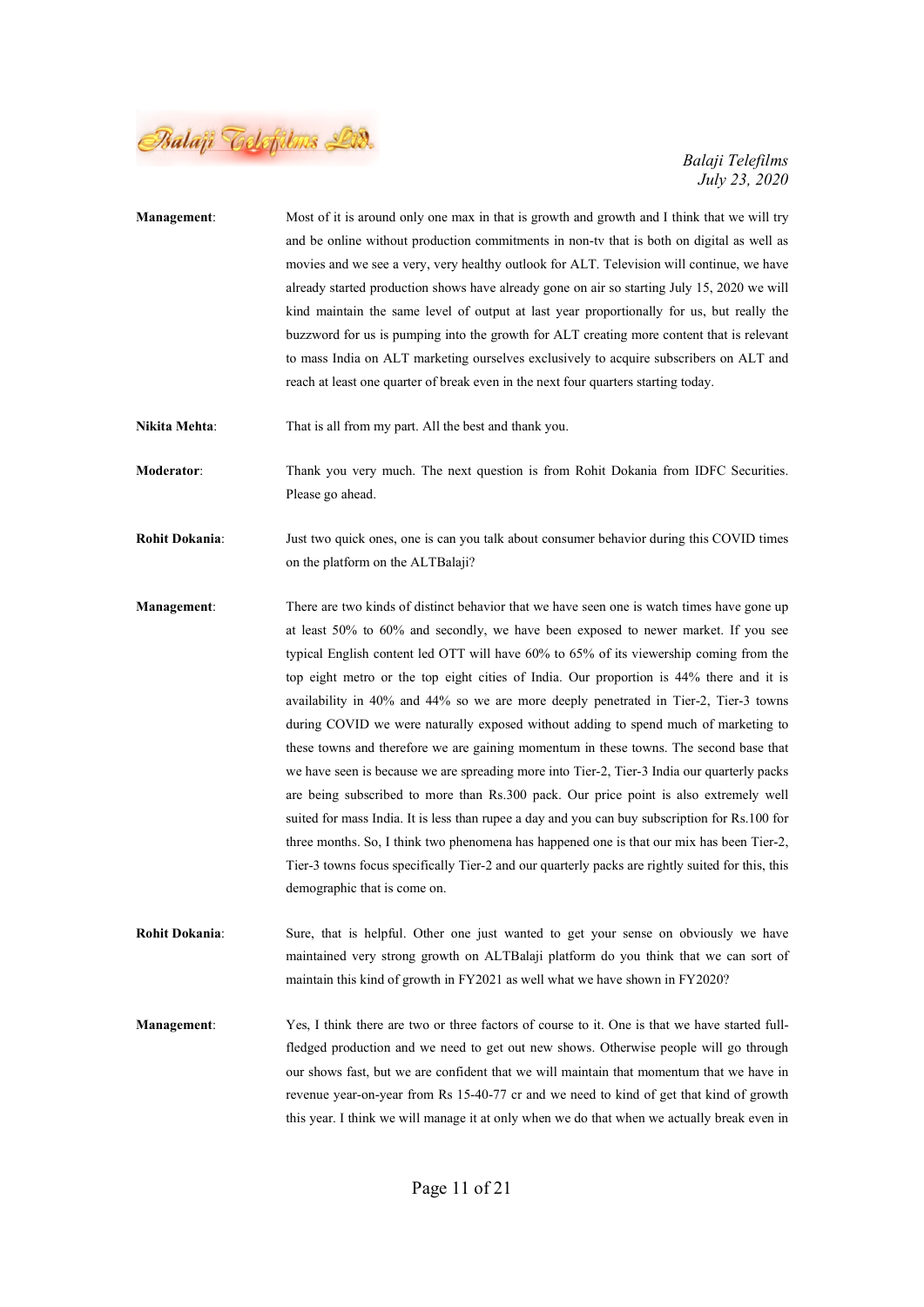Balaji Telefilms Lid.

one of the quarters. We are pretty positive on the digital front. Also, what has happened is we have got three years data now and we have now refined our programming strategy to be extremely focused. Nobody else in the country has got data for 60 plus shows made for mass today. With that kind of data means that we have taken two or three steps one, we are focusing on Hindi language. Secondly, we have dropped kids from our portfolio, and we are creating series Hindi television for the 18-35 demographic and that is our sweet spot and which is helping us kind of gain numbers. So I think these two mean that we will be among the top players that in this year if you look at data on the Android play store in Q4 of last year we were number 3 though our ARPU probably would be the lowest in terms of gross billing we were number three and that I think it is a good sign to show that we will be either number two or number one on the play stores.

Rohit Dokania: Thanks a lot.

Moderator: Thank you very much. The next question is from the line of Sadanand Shetty from Truequity Advisors. Please go ahead.

Sadanand Shetty: My question is to Nachiket. Can you help us with the granular detail what will help you to break even in one of the next four quarter I mean to say rising revenue, freezing cost? What will that particular element and will that remain a linear trend thereafter or it is only one of the quarters of you are saying?

Management: Like I had mentioned before if you look at last three years data, we have been narrowing losses consistently and that means there are two things that we are doing one is that we are putting out more and more content out as our content library grows the incremental cost of acquisition of every subscriber is going down so right now our per subscriber acquisition cost is anywhere between Rs.80 to Rs.90. This was about Rs.120 to Rs.150 when we started off so as we are adding more shows in our key TG markets and our key TG demographics we see acquisition cost is going down that is one. Point two is that the fact that the whole new market has opened up during COVID means that the sampling has increased tremendously. We have seen a 50% to 60% increase in sampling of ALTBalaji in mass India both these factors means that we will continue the trajectory of growth in terms of our bottom line as we go ahead. Our revenues have been growing year-on-year that because people love our programs our library is not just library. Our hit percentage is significantly higher than anybody else and each year as we add 20-25 shows. We are finding that the marginal returns are increasing exponentially.

Sadanand Shetty: Thank you. You used to have original content per annum do you continue to maintain that matrix and what is the original?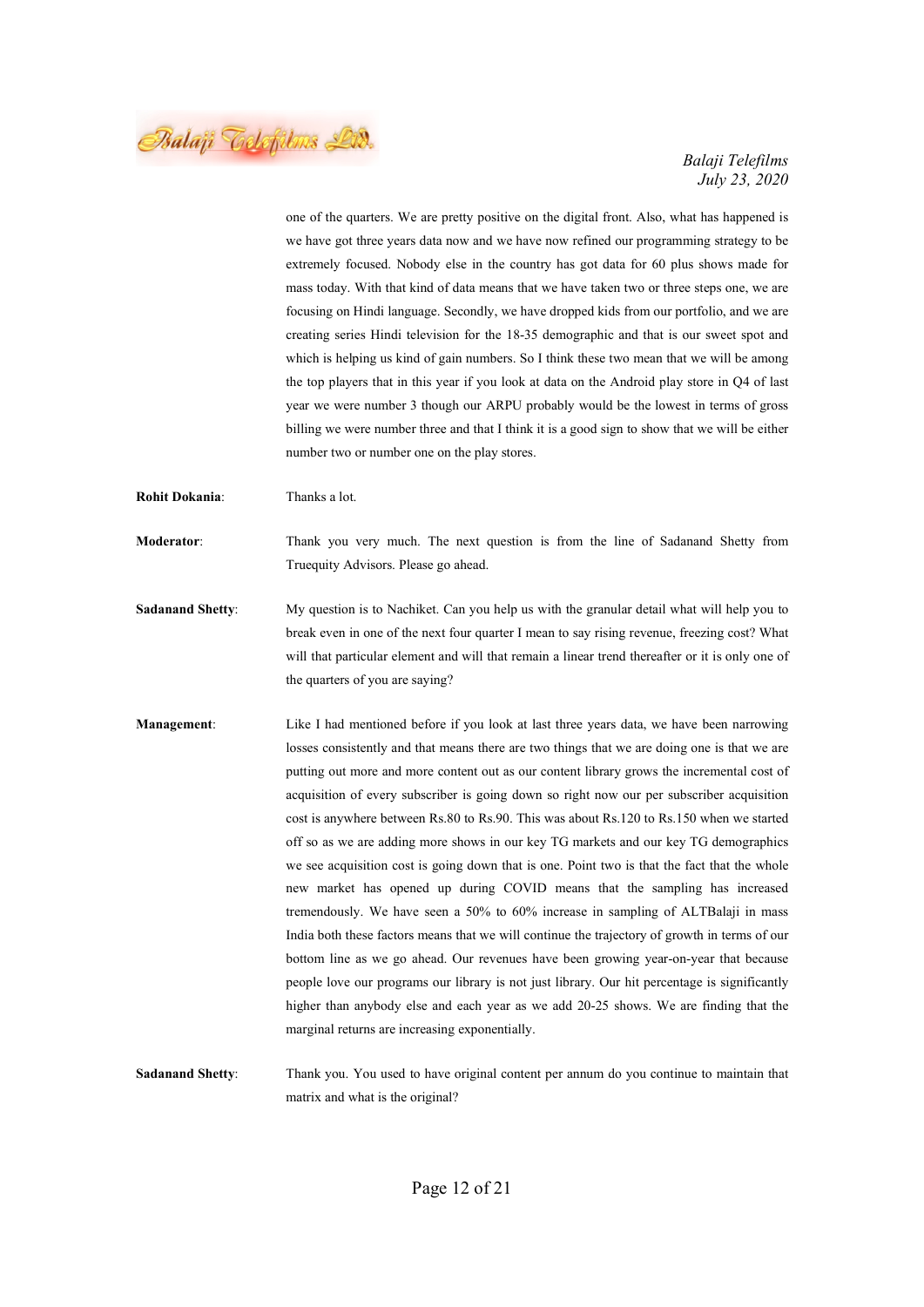

| <b>Management:</b>      | It has increased.                                                                                                                                                                                                                                                                                                                                                                                                                                                                                                                                                                                        |
|-------------------------|----------------------------------------------------------------------------------------------------------------------------------------------------------------------------------------------------------------------------------------------------------------------------------------------------------------------------------------------------------------------------------------------------------------------------------------------------------------------------------------------------------------------------------------------------------------------------------------------------------|
| <b>Sadanand Shetty:</b> | Can you put some number to that, number of hours you will use for digital.                                                                                                                                                                                                                                                                                                                                                                                                                                                                                                                               |
| <b>Management:</b>      | We have got from 18 shows to 24 shows.                                                                                                                                                                                                                                                                                                                                                                                                                                                                                                                                                                   |
| <b>Sadanand Shetty:</b> | Okay thank you.                                                                                                                                                                                                                                                                                                                                                                                                                                                                                                                                                                                          |
| <b>Moderator:</b>       | Thank you very much. The next question is from Sagir Khericha from Standard Capital.<br>Please go ahead.                                                                                                                                                                                                                                                                                                                                                                                                                                                                                                 |
| Sagir Khericha:         | Sir I have two questions. My first question is that in the legal entity wise performance<br>breakup that we have in Q3 the ALTBalaji revenue was Rs.23.14 Crores and has fallen into<br>Rs.22.2 Crores in the March quarter so if the number of subscribers as hypothetically<br>increased then what is the reason for the fall in revenue in ALTBalaji that is my first<br>question? My second question is on the other current assets in the consolidated balance<br>sheet. It is approximately Rs.279 Crores so it has gone up from Rs.131 Crores so what is in<br>that other current assets? Thanks. |
| Management:             | One is you are asking why there is a small dip in the revenue                                                                                                                                                                                                                                                                                                                                                                                                                                                                                                                                            |
| Sagir Khericha:         | I was expecting an absolute increase in the revenue and in quarterly terms like going ahead<br>every quarter?                                                                                                                                                                                                                                                                                                                                                                                                                                                                                            |
| <b>Management:</b>      | Even if the subscribers increase, we only accrue the revenue for this period. So, people pay<br>upfront but it gets apportioned for each of the period for which they have paid                                                                                                                                                                                                                                                                                                                                                                                                                          |
| <b>Management:</b>      | So, if somebody gets a 12-month pack in March only one-month revenues is taken.                                                                                                                                                                                                                                                                                                                                                                                                                                                                                                                          |
| <b>Management:</b>      | I may get cash immediately but the revenue gets defer to a certain extent.                                                                                                                                                                                                                                                                                                                                                                                                                                                                                                                               |
| Sagir Khericha:         | That is helpful. On the other question the other current assets?                                                                                                                                                                                                                                                                                                                                                                                                                                                                                                                                         |
| <b>Management:</b>      | Other current asset is largely because there is an increase in your receivables from the other<br>entities, which is Motion Pictures and Digital Business. There is surge in receipt from the<br>GST side in ALT. We have a huge GST asset which is getting created because we are not<br>able to absorb the full GST assets.                                                                                                                                                                                                                                                                            |
| Sagir Khericha:         | Thank you.                                                                                                                                                                                                                                                                                                                                                                                                                                                                                                                                                                                               |
| Moderator:              | Thank you very much. The next question is Mr Shetty, Individual Investor. Please go ahead.                                                                                                                                                                                                                                                                                                                                                                                                                                                                                                               |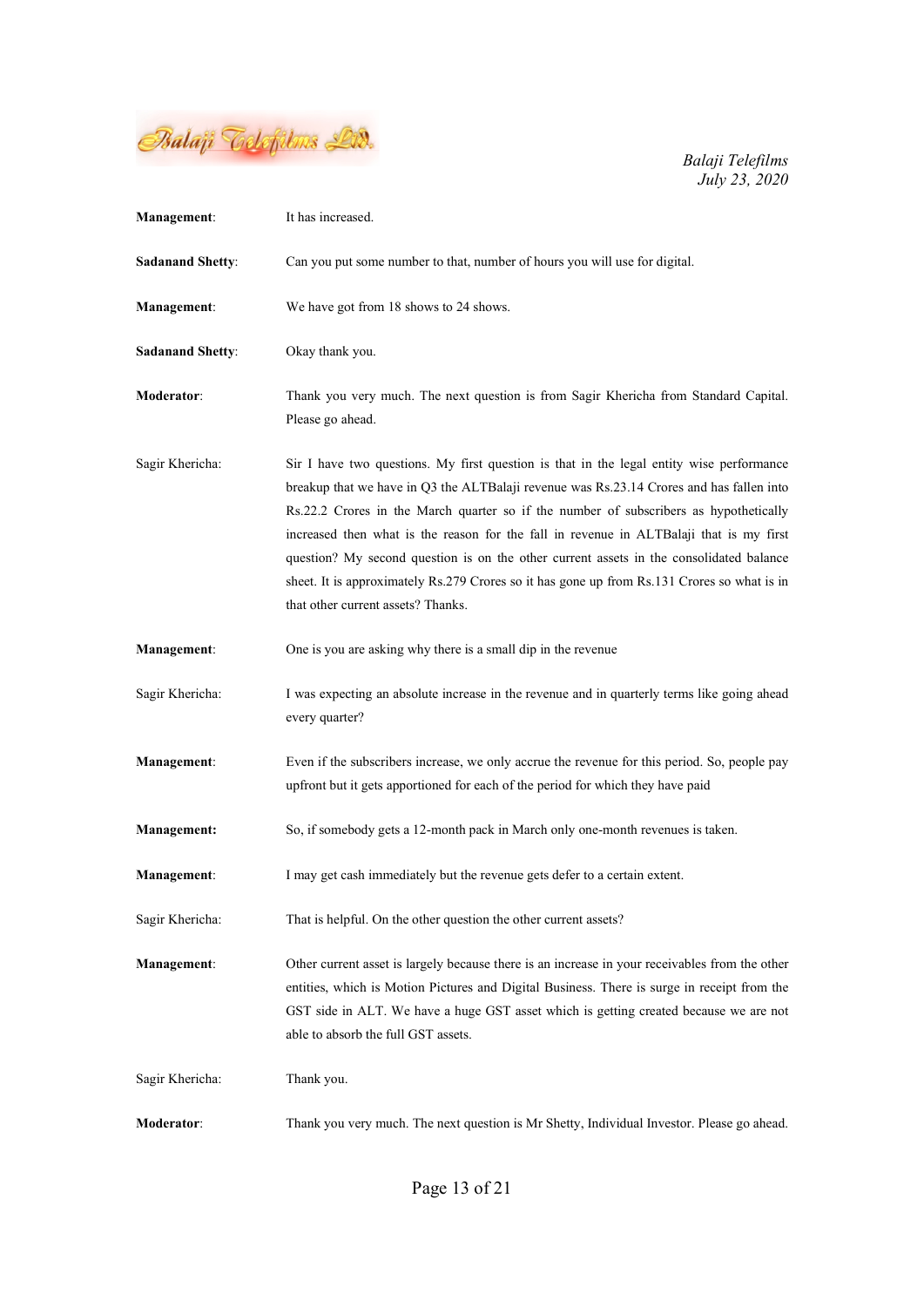

| Shetty:            | Good evening Sir. I have two questions, first one is about Zee deal. Zee deal happened in<br>September, we were expecting reduction in quarterly cost of ALTBalaji segment up to 60%<br>but in the quarterly cost before September and after September it is more or less same,<br>hovering around 20 Crores per quarter so please help us understand how and where the cost<br>advantage is coming is it coming in the cost or is it coming as revenue how are we getting<br>money from Zee?                                                                                                                                                                                                                                                                                                                                                                                                                                                                                                                                                                     |
|--------------------|-------------------------------------------------------------------------------------------------------------------------------------------------------------------------------------------------------------------------------------------------------------------------------------------------------------------------------------------------------------------------------------------------------------------------------------------------------------------------------------------------------------------------------------------------------------------------------------------------------------------------------------------------------------------------------------------------------------------------------------------------------------------------------------------------------------------------------------------------------------------------------------------------------------------------------------------------------------------------------------------------------------------------------------------------------------------|
| <b>Management:</b> | So which quarters are you comparing Q3 to Q4 right?                                                                                                                                                                                                                                                                                                                                                                                                                                                                                                                                                                                                                                                                                                                                                                                                                                                                                                                                                                                                               |
| Shetty:            | Yes, even Q2?                                                                                                                                                                                                                                                                                                                                                                                                                                                                                                                                                                                                                                                                                                                                                                                                                                                                                                                                                                                                                                                     |
| Management:        | You have to compare Q2 to Q3 because Zee deal had started in Q3.                                                                                                                                                                                                                                                                                                                                                                                                                                                                                                                                                                                                                                                                                                                                                                                                                                                                                                                                                                                                  |
| Shetty:            | Assuming that cost advantage will come in the cost itself and cost it will reduce by 50%?                                                                                                                                                                                                                                                                                                                                                                                                                                                                                                                                                                                                                                                                                                                                                                                                                                                                                                                                                                         |
| <b>Management:</b> | I will just make you understand which cost benefit which comes out of the Zee5 deal. One<br>is clearly we co share the cost at 50:50, IP is owned $50/50$ and cost is also share is 50-50,<br>Rs.10 extra that will be paid comes as a revenue into the topline. Agreement got effected on<br>September 1, 2019 so what happens is because of the earlier cost which we had incurred on<br>this content continues to hit your P&L amortization because that is fully owned still by us.<br>So proportionately whatever shows goes online with Zee that benefit comes so you still<br>have a huge library for which the content cost remains and the incremental cost benefit will<br>come only in the future years so if you see the cost line Q2 we had Rs.27 Crores, Rs.28<br>Crores whereas Q4 we are at Rs.27 Crores so as we go further in fact our overall content<br>spent in this fiscal was higher than the last year also and the programming mix also has<br>changed. We have a few high cost shows in this fiscal, which was totally owned by Balaji. |
| Shetty:            | Got it. Thank you, Sir. One more question I have is about the Jio Movies still there are<br>some shows available on Jio Movies which are from Balaji, is Reliance Jio still paying<br>towards anything for that is it quarterly payment or half-yearly or yearly in which part<br>typically it comes?                                                                                                                                                                                                                                                                                                                                                                                                                                                                                                                                                                                                                                                                                                                                                             |
| <b>Management:</b> | Yes they are paying.                                                                                                                                                                                                                                                                                                                                                                                                                                                                                                                                                                                                                                                                                                                                                                                                                                                                                                                                                                                                                                              |
| Shetty:            | Is it quarterly payment or half-year or yearly?                                                                                                                                                                                                                                                                                                                                                                                                                                                                                                                                                                                                                                                                                                                                                                                                                                                                                                                                                                                                                   |
| <b>Management:</b> | I did not understand what your question is. There is a per month charge for it.                                                                                                                                                                                                                                                                                                                                                                                                                                                                                                                                                                                                                                                                                                                                                                                                                                                                                                                                                                                   |
| Shetty:            | Do we get revenue from them yearly or half-yearly or every quarter we get? How is it<br>distributed? From Reliance Jio the revenue which we got?                                                                                                                                                                                                                                                                                                                                                                                                                                                                                                                                                                                                                                                                                                                                                                                                                                                                                                                  |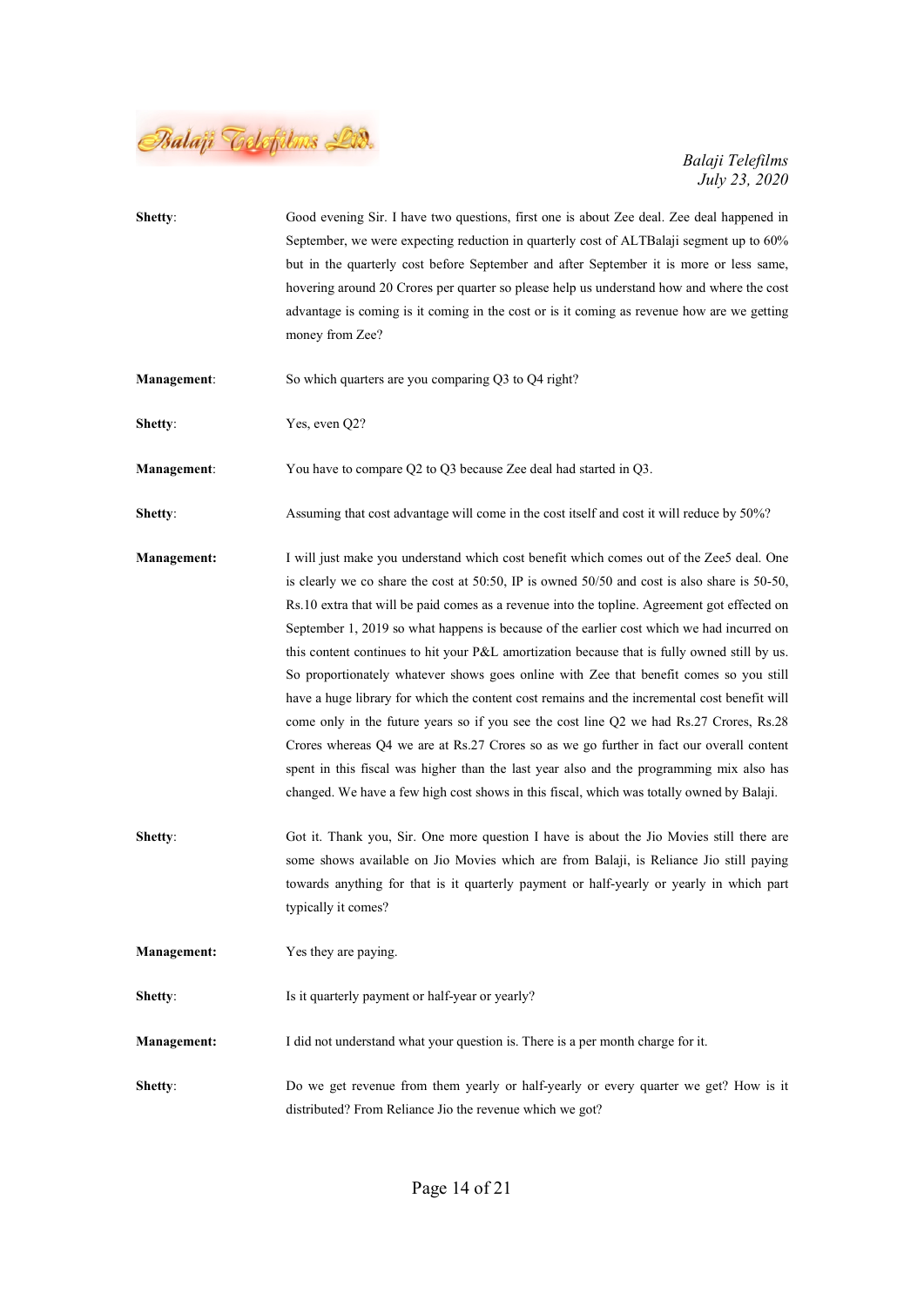

| <b>Management:</b>  | We get for each month. I will put it this way. I hope this clarifies.                                                                                                                                                                                                                                                                                                                                                                                                                                                                                                                                                                                                                                                                                                                                                                                                                                                                                                                                                                                                                                                                                                                                                                                                                                                                                                                          |
|---------------------|------------------------------------------------------------------------------------------------------------------------------------------------------------------------------------------------------------------------------------------------------------------------------------------------------------------------------------------------------------------------------------------------------------------------------------------------------------------------------------------------------------------------------------------------------------------------------------------------------------------------------------------------------------------------------------------------------------------------------------------------------------------------------------------------------------------------------------------------------------------------------------------------------------------------------------------------------------------------------------------------------------------------------------------------------------------------------------------------------------------------------------------------------------------------------------------------------------------------------------------------------------------------------------------------------------------------------------------------------------------------------------------------|
| Shetty:             | Thanks and how long is the contract valid?                                                                                                                                                                                                                                                                                                                                                                                                                                                                                                                                                                                                                                                                                                                                                                                                                                                                                                                                                                                                                                                                                                                                                                                                                                                                                                                                                     |
| Management:         | Right now it does not have a termination date.                                                                                                                                                                                                                                                                                                                                                                                                                                                                                                                                                                                                                                                                                                                                                                                                                                                                                                                                                                                                                                                                                                                                                                                                                                                                                                                                                 |
| Shetty:             | Thank you.                                                                                                                                                                                                                                                                                                                                                                                                                                                                                                                                                                                                                                                                                                                                                                                                                                                                                                                                                                                                                                                                                                                                                                                                                                                                                                                                                                                     |
| <b>Moderator:</b>   | Thank you very much. The next question is from the Dhruv Padh, Individual Investor.<br>Please go ahead.                                                                                                                                                                                                                                                                                                                                                                                                                                                                                                                                                                                                                                                                                                                                                                                                                                                                                                                                                                                                                                                                                                                                                                                                                                                                                        |
| <b>Dhruv Bhat:</b>  | Thank you so much for the opportunity. I just wanted to understand that in $Q3$ we were<br>discussing about not joining aggregators for a range of variety of reasons, but since Q4 and<br>Q1 with COVID coming into picture, , are we assessing getting into aggregators to catch on<br>to more subscribers and to tap onto our niche content that we kind of produce?                                                                                                                                                                                                                                                                                                                                                                                                                                                                                                                                                                                                                                                                                                                                                                                                                                                                                                                                                                                                                        |
| Management:         | First of all we do not produce niche content. Ours is mass based content. We do want to go<br>for small niches. We are there for around 600 million people in India, which is the large<br>Hindi speaking mass. Secondly we have taken a conscious step towards getting out of telco<br>aggregator and other aggregator simply because we want our distribution focus to be on pay<br>customers when you went to telco aggregators our content was being offered free to the<br>consumers. We did not want that so now being just on ZEE5 and on being just on Zee<br>platforms, especially with our new shows. We are bolstering our direct consumer base and<br>therefore this is part of a three step strategy to become a direct B2C behemoth in India. as a<br>result seen a doubling of our revenues both overall as well as direct subscription and we<br>will continue on this strategy at least in March 2022 at that point in time we will evaluate<br>whether we need any partnerships at all or can we just you know, go direct to market so to<br>answer your question, no, we are not looking actively at the aggregator model. However,<br>having said that we will start our first moves into exploring distribution through aggregators<br>in the international field in the next quarter. Domestically we are getting out of that game<br>into acquiring direct subscribers. |
| <b>Dhruv Bhatt:</b> | That is kind of surprises my query. Just one more thing that you know, I think I read in one<br>of the interviews that the overall advertisement expense for the company has gone down<br>because of empty slots being available so are we expecting with the current price and OTT<br>apps with the COVID scenario are you expecting huge incremental expense and<br>advertisement at the same time are we expecting, rise in expense on take to improve our app<br>and maybe because I think we have not incurred a huge expense on tech so are we<br>expecting any sort of those expenses to come in the nearby quarters to fully exploit this                                                                                                                                                                                                                                                                                                                                                                                                                                                                                                                                                                                                                                                                                                                                              |

opportunity?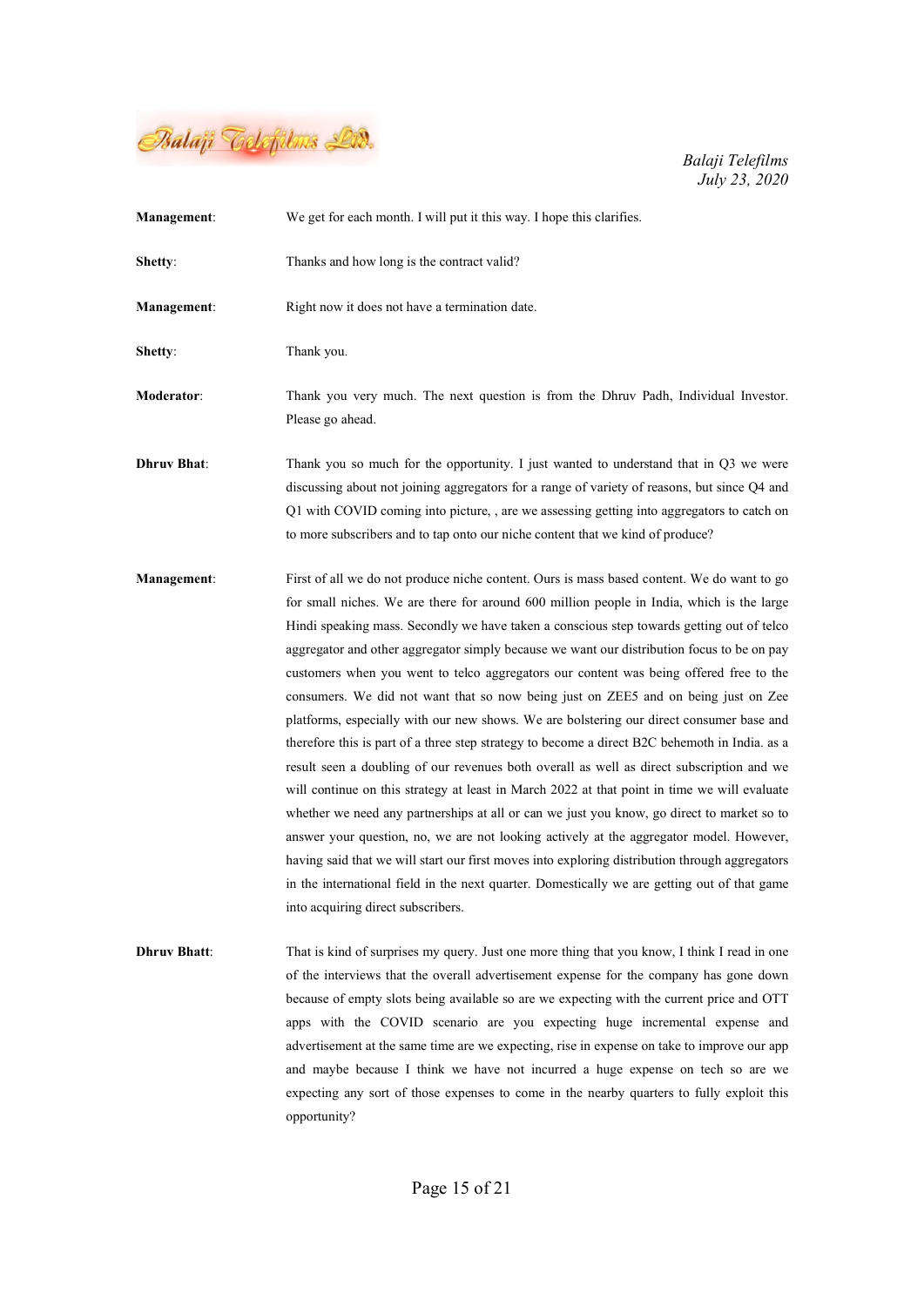

| <b>Management:</b>  | No beauty of where we are in ALT is that our marketing expense will stay constant year-on-<br>year give or take a few % but because our acquisition cost per subscriber is going down and<br>it has gone down from 120-130 to around 80-90 levels and expected it will be around 70<br>levels as we go on putting in more shows because of that we are getting more bank for our<br>buck on our advertising budgets, especially for acquiring subscribers, per subscriber cost is<br>going down. Secondly our tech cost is going up but I think will work but that is largely<br>because our direct subscriber base and our viewing is nearly doubling every year year-on-<br>year. So there is some part of the increase of our tech cost will be in tech improvement but<br>largely the streaming cost for us going up year-on-year because our business is growing. |
|---------------------|------------------------------------------------------------------------------------------------------------------------------------------------------------------------------------------------------------------------------------------------------------------------------------------------------------------------------------------------------------------------------------------------------------------------------------------------------------------------------------------------------------------------------------------------------------------------------------------------------------------------------------------------------------------------------------------------------------------------------------------------------------------------------------------------------------------------------------------------------------------------|
| <b>Dhruv Bhatt:</b> | Can I estimate that both these expenses are going to grow in a similar fashion as it has<br>been?                                                                                                                                                                                                                                                                                                                                                                                                                                                                                                                                                                                                                                                                                                                                                                      |
| Management:         | No direct subscriber based related expense streaming cost will be more. It is more than what<br>is typical.                                                                                                                                                                                                                                                                                                                                                                                                                                                                                                                                                                                                                                                                                                                                                            |
| <b>Dhruv Bhatt:</b> | I just went through an article today that we are looking for strategic investors for the<br>company so I just wanted to gauge some idea on that I mean what does the company and<br>what is the requirement that is coming through for which we were looking for investor?                                                                                                                                                                                                                                                                                                                                                                                                                                                                                                                                                                                             |
| Management:         | Which article you are referring to? Is there a company spokesperson on that article?                                                                                                                                                                                                                                                                                                                                                                                                                                                                                                                                                                                                                                                                                                                                                                                   |
| <b>Dhruv Bhatt:</b> | It was a source based article that is why I wanted your view whether there is any credibility<br>to that or we should just ignore as shareholder?                                                                                                                                                                                                                                                                                                                                                                                                                                                                                                                                                                                                                                                                                                                      |
| Management:         | I think you should not pay much attention at this point in time. We definitely our focused on<br>creating an operation that is world class from number three rank on app store we want to<br>climb to the number one rank on digital. We are probably the only content company today<br>in India that has an answer for movies, television and digital for mass India and that is what<br>we want to focus. Right now we have a fair amount of cash to ensure that we can go<br>through our requirements for the next nine to 12 months and we have no debt so I think we<br>are very comfortably poised if at all there is such a thing you will see official announcement<br>from the company coming through.                                                                                                                                                        |
| <b>Dhruv Bhatt:</b> | Thank you so much.                                                                                                                                                                                                                                                                                                                                                                                                                                                                                                                                                                                                                                                                                                                                                                                                                                                     |
| Moderator:          | Thank you. The next question is from the line of Kirthi Shah Individual Investor. Please go<br>ahead.                                                                                                                                                                                                                                                                                                                                                                                                                                                                                                                                                                                                                                                                                                                                                                  |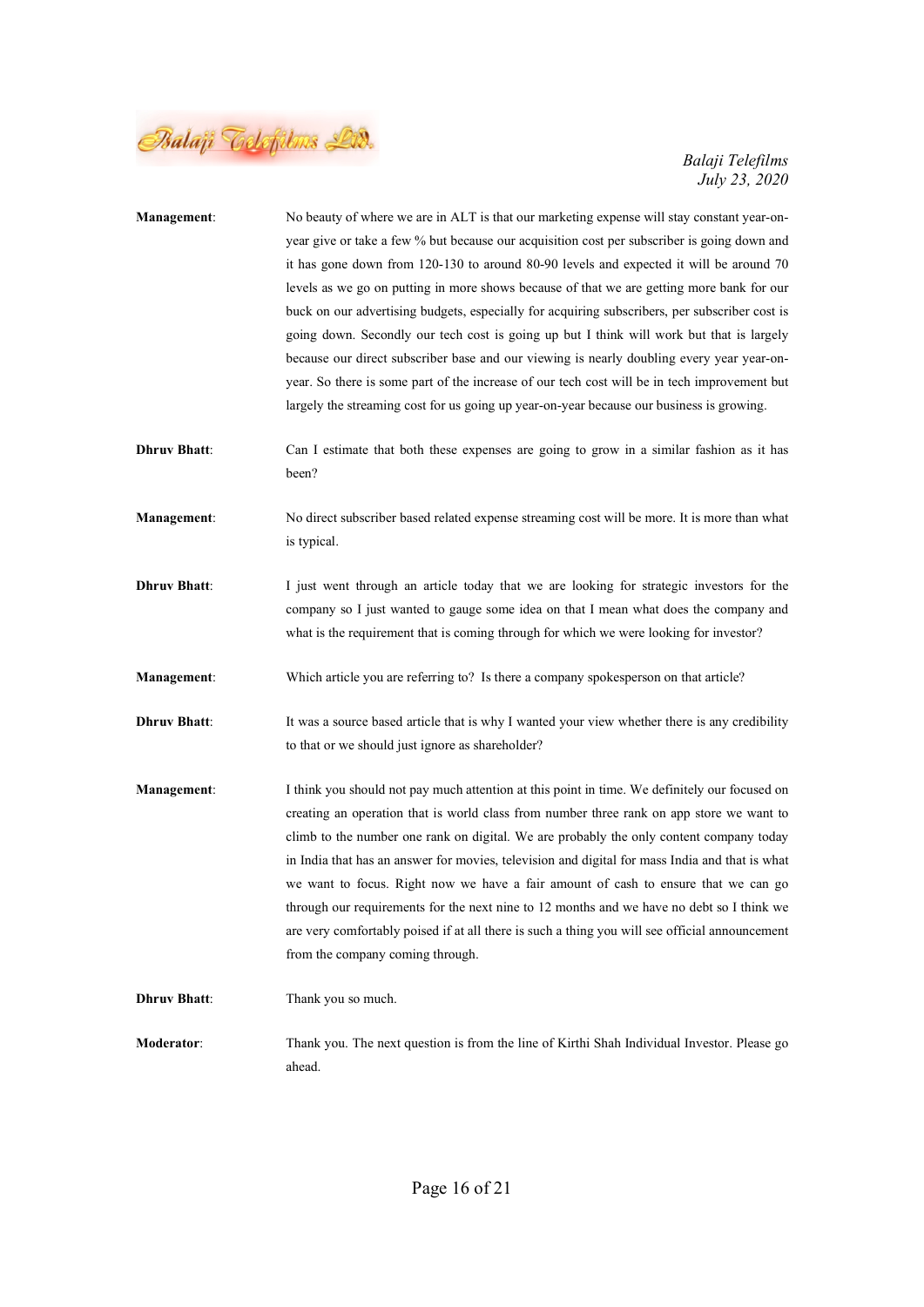

Kirti Shah: Good evening Sir. Your profit last year was Rs.57 Crores standalone? What is valuation today of our library and brand given that it is a debt free company anf 25 year old because the valuation should be more good, but the book value is 0.85. Management: I think as we become self-sufficient which is in the three years this is the first time we had become EBITDA positive. Kirti Shah: That is true. You have done really good as you brought it to profit from 100 cr loss. Management: So now the thing is the stock market will give us some support and will take our price a little bit up, it has already been appreciated if you look at it during the recent stock market trend, for which you would be knowing it and this will be running in the company. But because of COVID the people are leaning towards digital, keeping that in mind we think this trend will continue going forward. Kirti Shah: Promoter should increase their holding. It is currently at 34% Management: When the promoters come to the AGM, then please suggest this to the promoters. Kirti Shah: Definitely. Wish you all the best. Thank you very much Sir. Moderator: Thank you. The next question is from the line of Chintan Desai from Param Capital Research. Please go ahead. Chintan Desai: Sir just can you speak about what are the cost cutting initiatives that we have taken in Q1 and would there be sustainable going ahead just some flavor on how are we doing about? Management: Our salary bill basically is down to 50% from where it was in pre-COVID time in April, May and June. Of course the other cost that are there are non-existence because we were not producing so what has happened when we have started production is we are looking at an overall reduction of 10% to 15% minimum in the cost that which we were producing both in digital as well as in television but this has to be measured on a week-to-week basis in the first two weeks of starting production we are on track and we will keep you updated on how this cost cutting measures take shape as the year goes on. Chintan Desai: Sure Sir and secondly on our TV business on a very healthy gross margin of 30% how confident are we any renegotiation taking place with broadcaster, they would be facing the heat and just wanted to understand how is it translating to us? Management: There is always heat. I think renegotiation are part of the game. We will all have to take a small cut in our end prices but I think we are trying to compensate that by also reducing the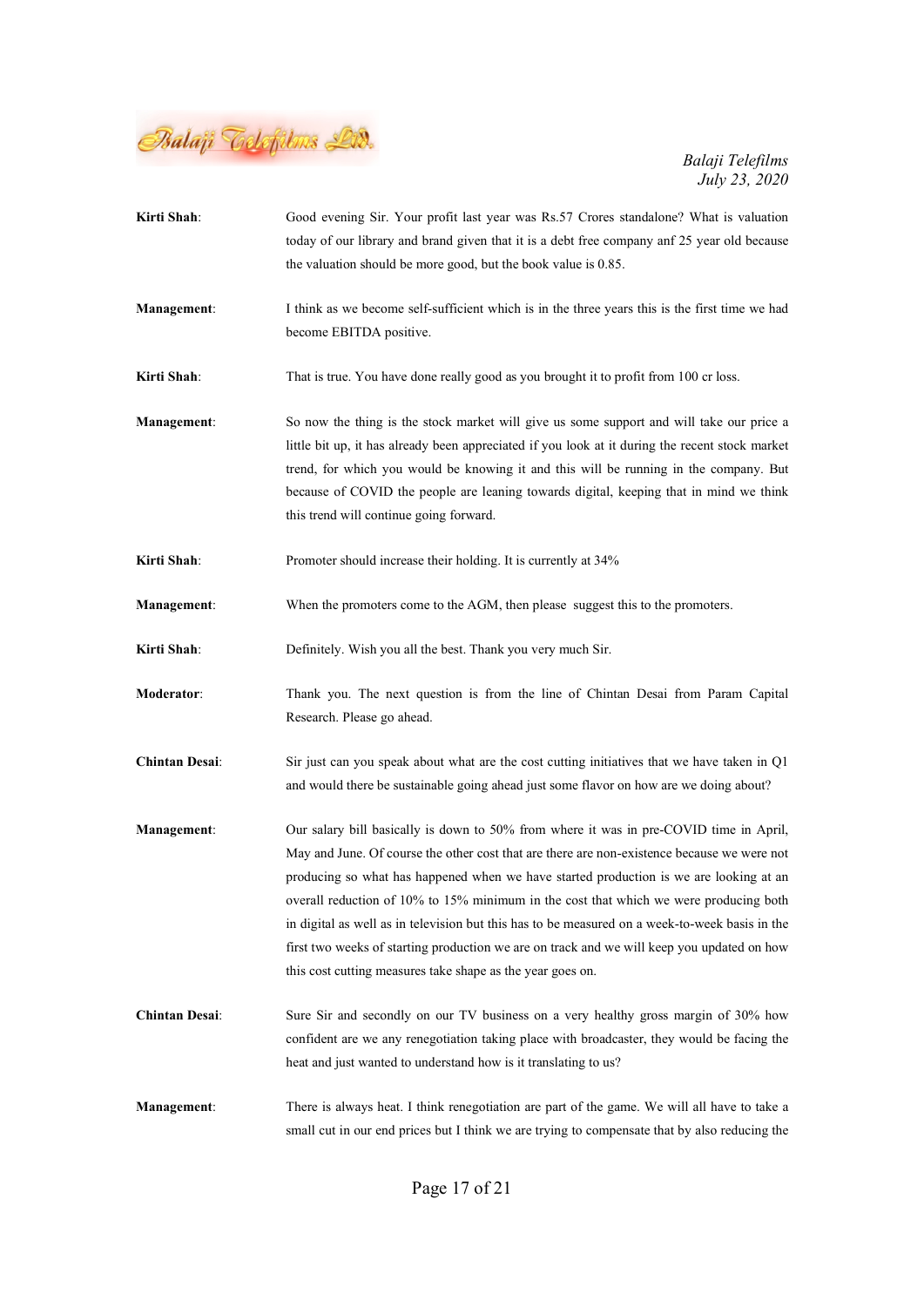Balaji Telefilms Lid.

cost so that we go closer to the gross margins of this year it will be a little late than what was there in the financial year that just ended but we are trying to make good that by putting more volume of course having said that three months and 15 days of this COVID year has already gone without shows being on air.

Chintan Desai: Just last question on financial part I think there were some bad debts advance written off and provisions which is almost 5% of topline and even earlier years there are some nonquantifiable amount so what it pertains to, is it nature of the industry or just a bad experience we had for this particular year?

Management: No. There are two things. One is gestation period especially if you see movie business, you sign a talent today and the project goes on floor saying two, three years' time that is how movie business function, and two and then there is an accounting side which we have a policy if we do not do anything within three years and we out of apportion we provide for it, in this fiscal we have also carried an impairment of Rs.2.5 Crores for one of the joint venture Chhayabani which we had so that is the additional hit which has come in, in this fiscal, 2.5 Crores, which was 50:50 owned by another investor so we have gone for a voluntary liquidation of that company.

Chintan Desai: Sure, thanks a lot Sir.

Moderator: Thank you. The next question is from the line of Sharan from LongView Financial Services. Please go ahead.

- Sharan: My question is actually on the Rs.130 ARPU that you mentioned can you just go a little deeper into what determines the pricing is it your costing or is it more just a customer acquisition strategy pricing is so low, is there some elasticity in terms of increasing the pricing because it seems like given your content that the customer might be willing to pay a little bit more?
- Management: What is your level of detail in assuming that, we are in a country where nobody is paying more, we are in mass India and we feel that Re.1 per day is probably what the customer can afford basis the size of telco prepaid packs, internet today is consumed mostly through telcos and looking at that data people cannot afford more than a rupee a day so we are the only players who have started off with the price range and we have maintained it till now everybody else if you see has brought their prices down so I think there is not even any competitive data to indicate that anybody has taken a price increase, people have brought down the prices to one-fifth of where they started from today but we have always maintained we believe that we are in a very, very price incentive mass market our content is focused on mass India and in the next couple of years as internet consumption spread will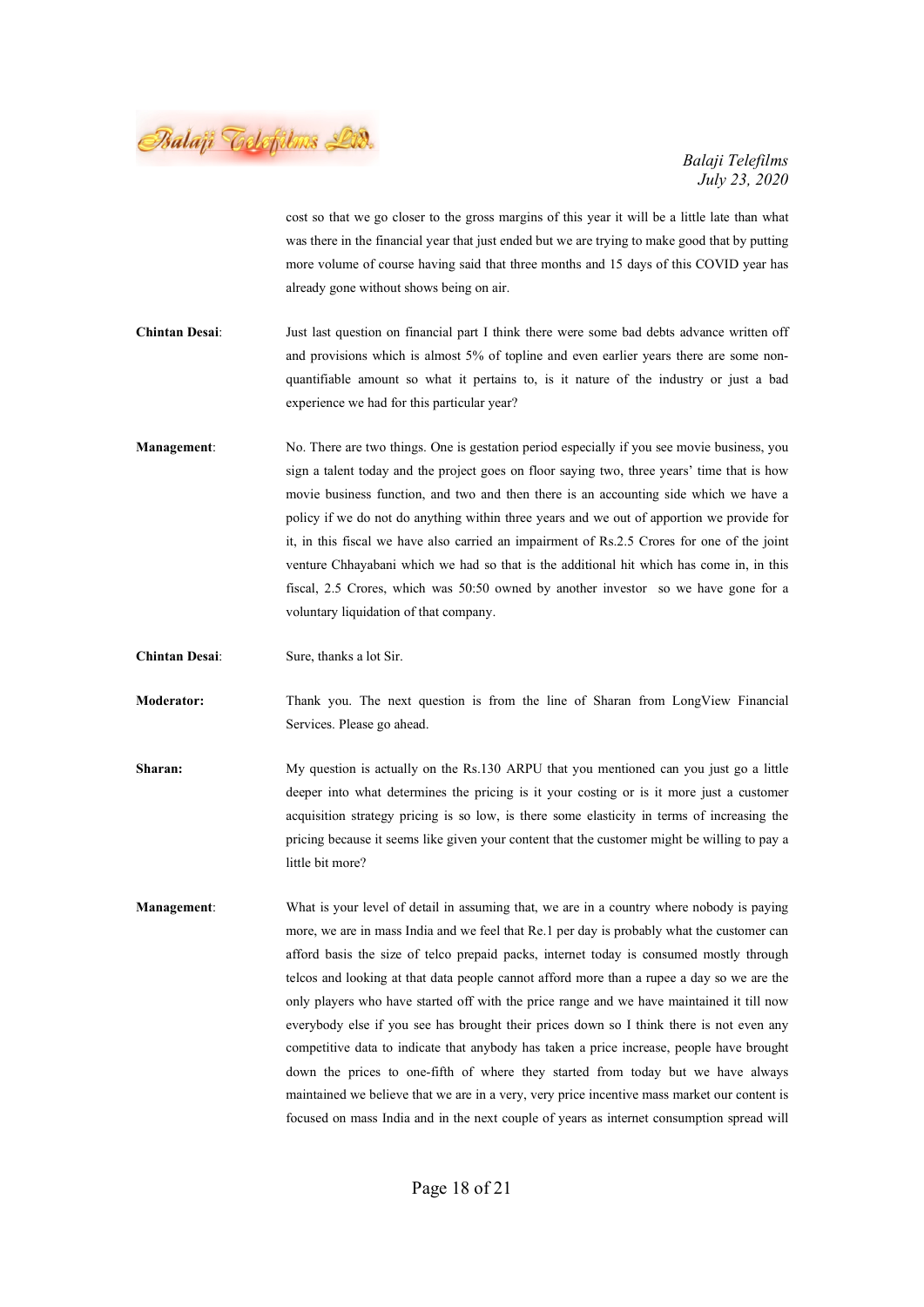Balaji Telefilms LA.

|                      | also take rural India into account and therefore we not only want to give a price of less than<br>a rupee a day but we want to make to affordable so Rs.100 is our entry ticket and I think<br>that is the critical point and if you look at Telco prepaid data where people are doing refills<br>of Rs.50, Rs.60 also today that is what encourages us to believe that we will be in that mass<br>market.                                |
|----------------------|-------------------------------------------------------------------------------------------------------------------------------------------------------------------------------------------------------------------------------------------------------------------------------------------------------------------------------------------------------------------------------------------------------------------------------------------|
| Sharan:              | The second question I had was this deal that we done with Netflix is it time bar in the sense<br>have we sold rights for a specific amount of time for this movie or is it you eventually plan<br>to put it on the all Balaji Platform?                                                                                                                                                                                                   |
| <b>Management:</b>   | Our movie business and ALTBalaji business today is at an arm's length. ALTBalaji's main<br>proposition is series production and that too Hindi mass focus series production so we<br>believe that the movies business run independently and we want to exploit the digital<br>market for people who run movies on that platform we do not run that much movies on our<br>platform we hardly have five or six and this is time bound, yes. |
| <b>Management:</b>   | Yes this is time bound the deal which we have done so the IP comes back to us and we are<br>able to monetize it again.                                                                                                                                                                                                                                                                                                                    |
| Sharan:              | Thanks. That is all.                                                                                                                                                                                                                                                                                                                                                                                                                      |
| <b>Moderator:</b>    | Thank you. The next question is from the line of Akshay Pawar an Individual Investor,<br>Please go ahead.                                                                                                                                                                                                                                                                                                                                 |
| <b>Akshay Pawar:</b> | Congratulations for good numbers. My question is about web series which converted into<br>TV serials last week of March so whether that revenue is there in Q4 number or that will be<br>in Q1, part of that revenue?                                                                                                                                                                                                                     |
| <b>Management:</b>   | I did not understand, those last 10 days of March you are talking of what is it that you are<br>saying actually, sorry?                                                                                                                                                                                                                                                                                                                   |
| <b>Akshay Pawar:</b> | I am asking we have converted some web series into TV serials?                                                                                                                                                                                                                                                                                                                                                                            |
| <b>Management:</b>   | That will be in Q1.                                                                                                                                                                                                                                                                                                                                                                                                                       |
| <b>Akshay Pawar:</b> | That will be in Q1, okay and that will be in segment of digital or TV?                                                                                                                                                                                                                                                                                                                                                                    |
| <b>Management:</b>   | The web series which we have sold to Zee will be accounted in TV and partially into ALT.                                                                                                                                                                                                                                                                                                                                                  |
| <b>Akshay Pawar:</b> | thank you.                                                                                                                                                                                                                                                                                                                                                                                                                                |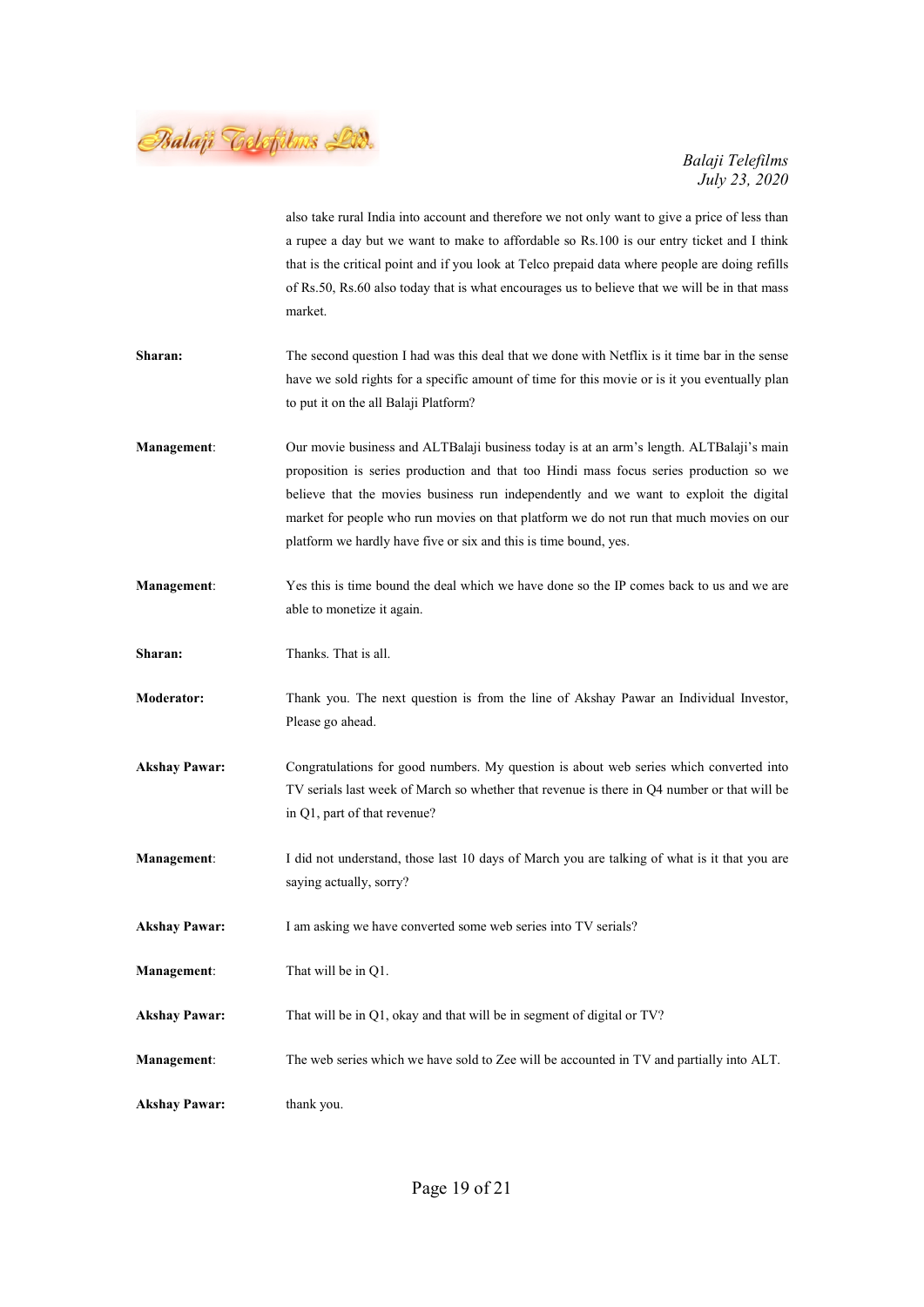

| <b>Moderator:</b>       | Thank you very much. The next question is from the line of Sadanand Shetty from<br>Truequity Advisors. Please go ahead.                                                                                                                                                       |
|-------------------------|-------------------------------------------------------------------------------------------------------------------------------------------------------------------------------------------------------------------------------------------------------------------------------|
| <b>Sadanand Shetty:</b> | What is your capital outlay for Motion Picture business and you have any roadmap for that<br>division?                                                                                                                                                                        |
| Management:             | We intend to cap it at not over Rs.100 Crores for Motion Pictures.                                                                                                                                                                                                            |
| <b>Sadanand Shetty:</b> | Yes any future roadmap for that business?                                                                                                                                                                                                                                     |
| <b>Management:</b>      | Future roadmap we would not put more than Rs.100 Crores.                                                                                                                                                                                                                      |
| <b>Sadanand Shetty:</b> | Now the presale is the only business model you will adopt considering you have a strong<br>distribution also?                                                                                                                                                                 |
| Management:             | I did not understand even when we distributed in theaters we presale satellite and digital<br>rights, so if and when theaters open obviously that is when the model will change but right<br>now we do not have a date.                                                       |
| <b>Sadanand Shetty:</b> | So you keep the option of distributing yourself also?                                                                                                                                                                                                                         |
| <b>Management:</b>      | On some movies we want to sell directly as a strategy if you are asking.                                                                                                                                                                                                      |
| <b>Sadanand Shetty:</b> | But does not that bring a risk on your book as it has been in the past historically?                                                                                                                                                                                          |
| Management:             | No, absolutely not. As we go selective, we go movie on movie basis where we see potential<br>to make money we will retain the distribution and where we see to be getting good sum to<br>get out of the distribution we will not do distribution.                             |
| <b>Management:</b>      | It depends.                                                                                                                                                                                                                                                                   |
| Management:             | It varies movies to movies.                                                                                                                                                                                                                                                   |
| <b>Sadanand Shetty:</b> | Thank you very much.                                                                                                                                                                                                                                                          |
| <b>Moderator:</b>       | Thank you. Ladies and gentlemen that will be the last question for today. I would now hand<br>the conference over to the management for closing comments.                                                                                                                     |
| <b>Management:</b>      | It has been wonderful year. I think we want to continue growth. We just want to reinstate<br>that we are today poised to be number one player in terms of content across all three<br>streams movies, television and digital. We have roaring digital future with our all old |